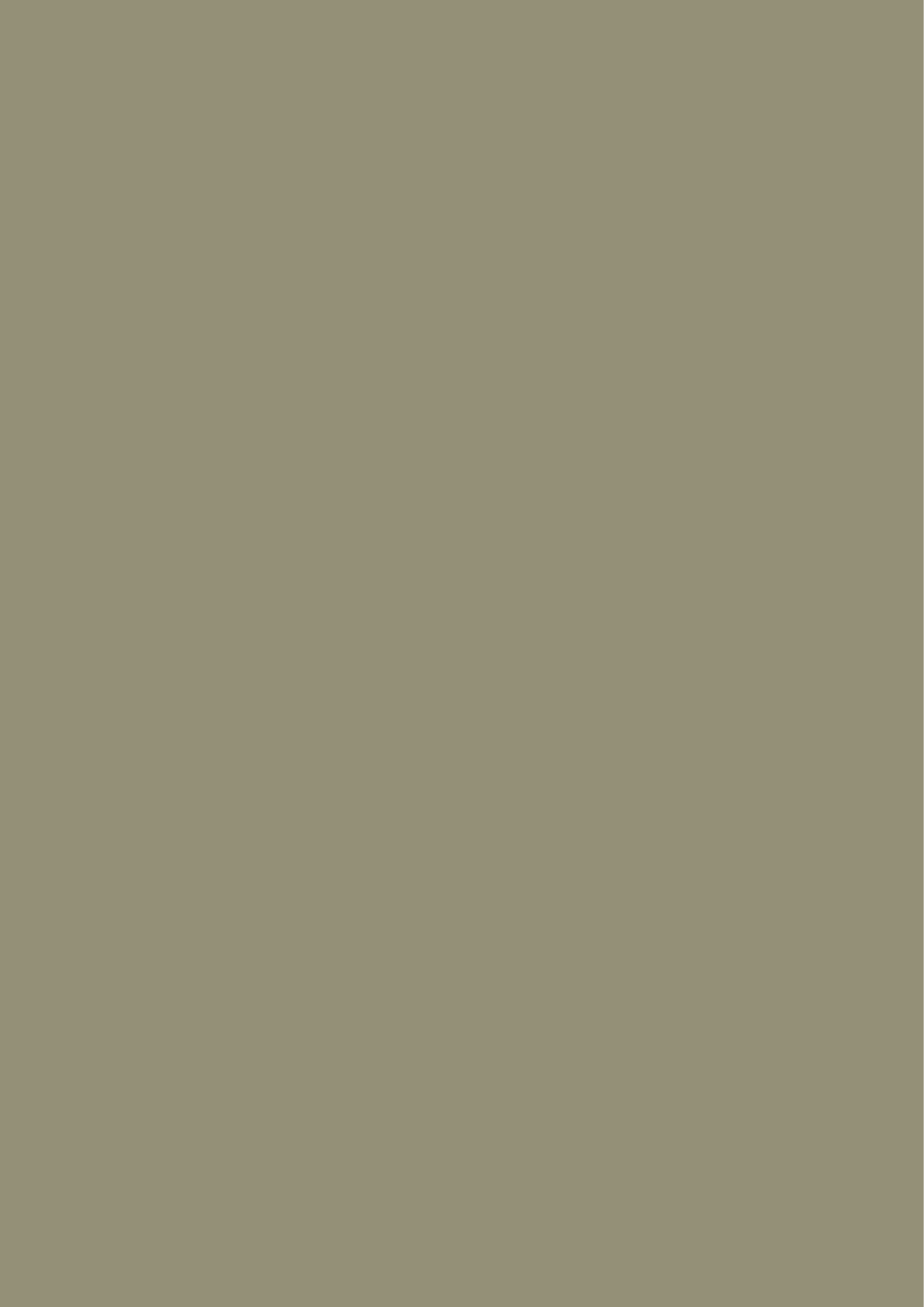#### BOUGAINVILLE COPPER LIMITED ANNUAL REPORT

*Incorporated in Papua New Guinea A.R.B.N. 007 497 869*

#### *The Company*

From 1972 until 1989 when operations were suspended Bougainville Copper Limited operated a large open pit mine and processing facility at Panguna on Bougainville Island in the North Solomons Province of Papua New Guinea producing copper concentrate containing significant quantities of gold and silver. On 15 May, 1989 production was brought to a halt by militant activity. In the 17 years prior to 1989, the mine had produced concentrate containing 3 million tonnes of copper, 306 tonnes of gold and 784 tonnes of silver.The production had a value of K5.2 billion, which represented approximately 44 per cent of Papua New Guinea's exports over that period. Contributions to the National Government in the form of taxes, duties and dividends were approximately 17 per cent of internally generated Papua New Guinea Government revenue during that time.

A total of K1,088 million was contributed to the National Government, which represented 62 per cent of the net cash generated by the project between 1972-1989. In addition, payments to the North Solomons Provincial Government and Panguna landowners, together with provisions made since 1990, amounted to K114 million. Further, the company's presence in the North Solomons Province had promoted the development of significant local business enterprises to provide goods and services required for the mining operation and for the residents of the province.

Company training programs for some 12,000 employees, including approximately 1,000 completing full trade apprenticeships and some 400 completing graduate and post graduate studies, had previously resulted in considerable progress in the localisation of the company's employees and also added significantly to the number of skilled workers elsewhere in the country's work-force. At the end of 2009, the company had no employees. The activities of the company are managed on a contracted services basis by a small team of Rio Tinto Minerals (PNG) Limited staff based in Port Moresby.

Since the suspension of mining operations the company has retained, in good standing, its mine lease and other leases on Bougainville.

Bougainville Copper Limited is owned 53.58 per cent by Rio Tinto Limited. The Papua New Guinea Government owns 19.06 per cent, while public shareholders hold the remaining 27.36 per cent of the share capital.

#### *Bougainville Copper on the Web*

Information about Bougainville Copper is available on our website – www.bougainvillecopper.com.pg – and the Annual Report and other information may be downloaded from the site.

#### *Notice of Meeting*

The Annual General Meeting of Bougainville Copper Limited will be held at 10.00 am on 29 April, 2010 at the Crowne Plaza Hotel, Hunter Street, Port Moresby, Papua New Guinea.

A separate Notice of Meeting is enclosed.

All shareholders are cordially invited to attend.

#### *Directors*

- P R Taylor (Chairman)
- R S Burns
- J E Leahy
- I J Williams

#### *Secretary*

P D Coleman

#### *Contents*

| 1  |
|----|
| 2  |
| 3  |
| 6  |
| 8  |
| 9  |
| 14 |
| 27 |
| 28 |
| 29 |
| 30 |
| 32 |
|    |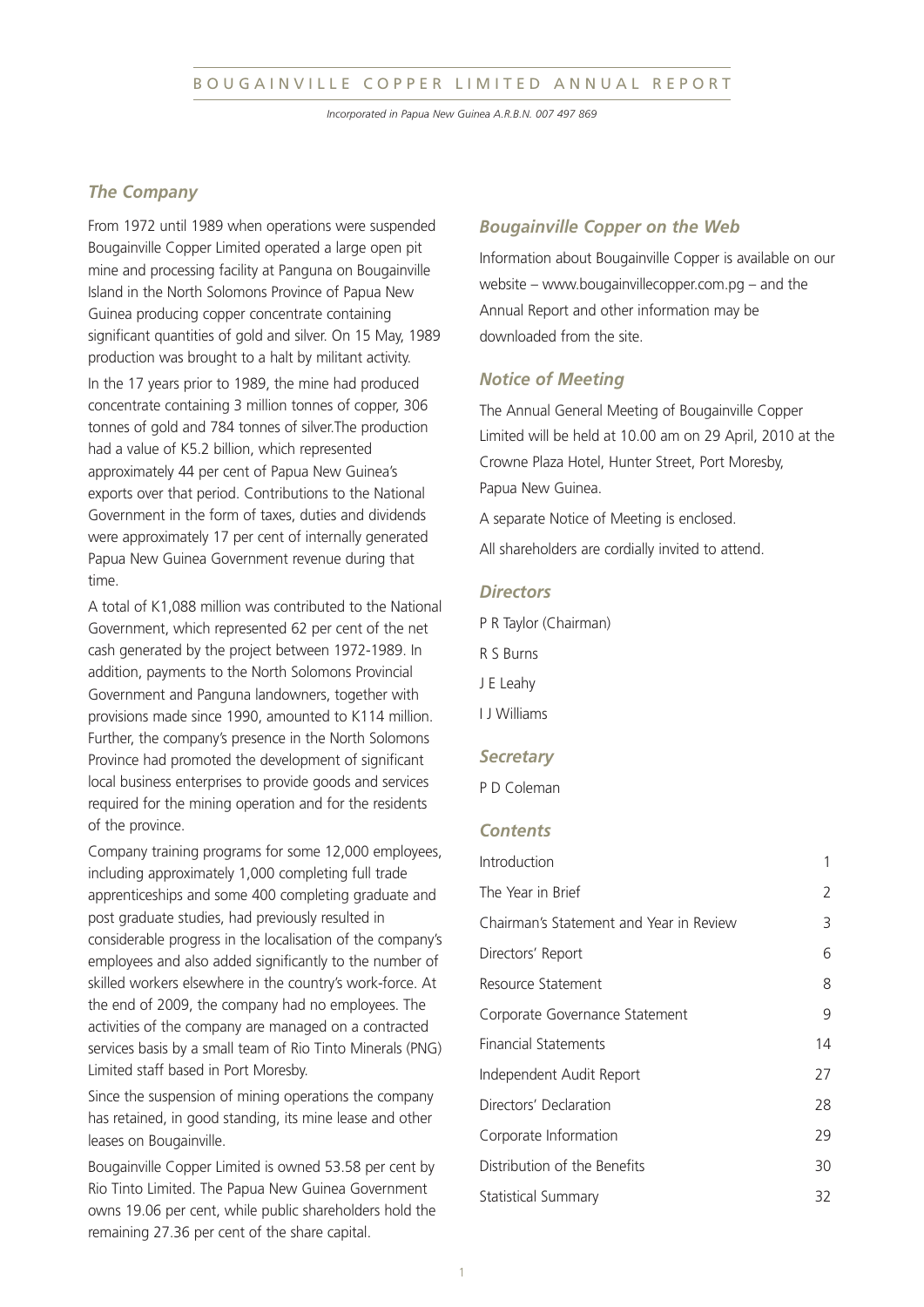# *The Year in Brief*

- **•** Preparation for a return to active exploration and mining has progressed, however access to the Panguna mine by the company is still not possible. Nevertheless there has been regular and positive interaction with landowners and the Bougainville Government.
- **•** For the year ended 31 December 2009 the net profit was K8.7 million (AUD\$4.3 million) compared with a loss of K4.8 million (AUD\$2.3 million) the previous year. In addition there was an unrealised K63.6 million capital gain which together with the net profit equates to a 24.6 per cent increase in shareholder funds. Operating expenses in this reporting period were in line with those of last year. The higher net profit this year is attributable to realised gains on the sale of investments and exchange gains.

|            | 2009    | 2008    |
|------------|---------|---------|
| (K'000)    | 16,668  | 9,027   |
| (K'000)    | 8,701   | (4,786) |
| (toea)     | 2.169   | (1.193) |
| (K'000)    | 365,527 | 293,262 |
| (per cent) | 2.380   | (1.632) |
|            |         |         |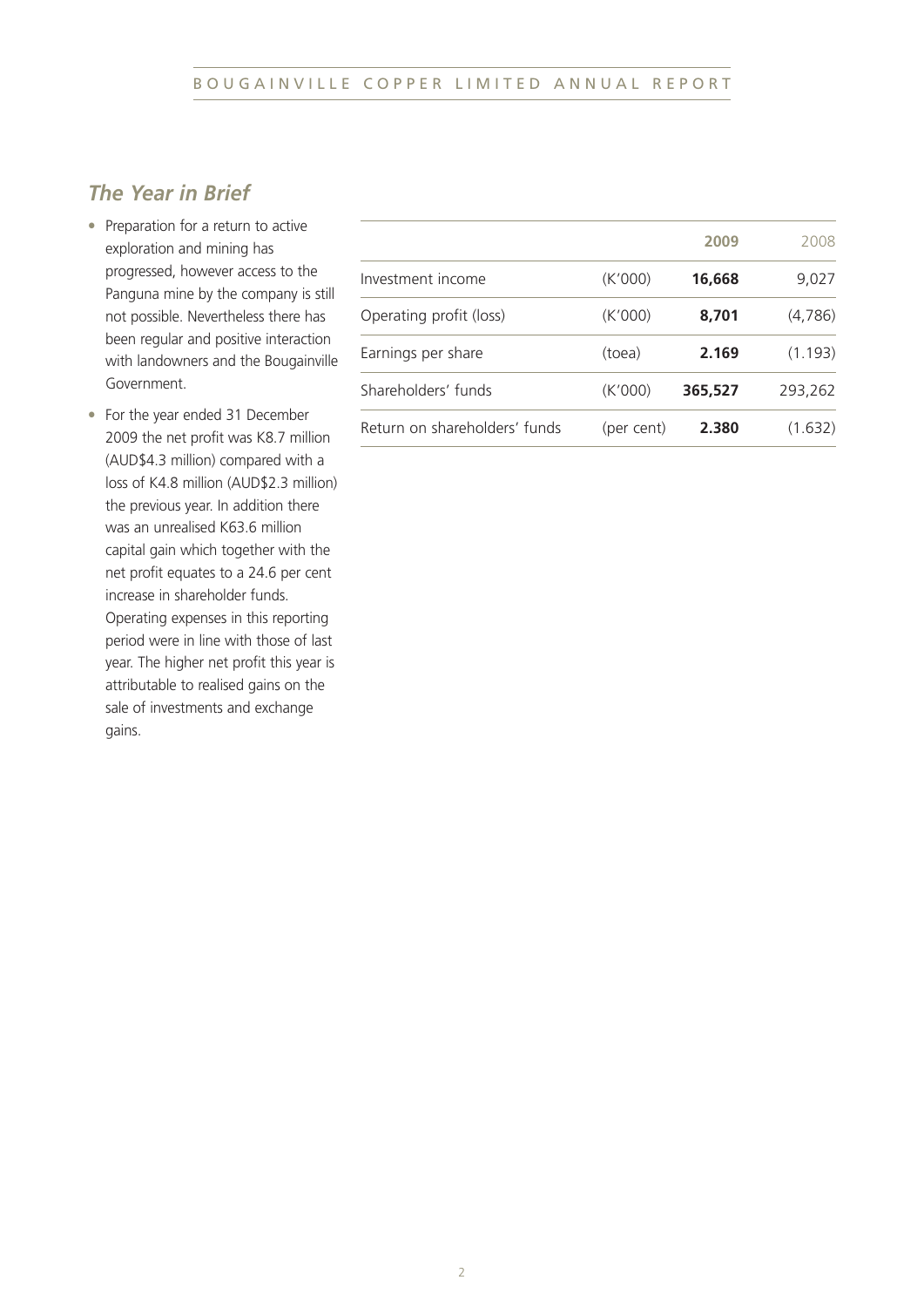## *Chairman's Statement & Year in Review – 2009*

#### *Results*

For the year ended 31 December 2009 the net profit was K8.7 million (AUD\$4.3 million) compared with a loss of K4.8 million (AUD\$2.3 million) the previous year. In addition there was an unrealised K63.6 million capital gain which together with the net profit equates to a 24.6 per cent increase in shareholder funds. Operating expenses in this reporting period were in line with those of last year. The higher net profit this year is attributable to realised gains on the sale of investments and exchange gains. The tax dispute legal fees continue to be a drain on revenue.

#### *Dividend Policy*

Due to the relatively modest profit and the need to preserve cash for future development the company will not pay a dividend.

#### *Investment Strategy*

BCL's liquid assets continue to be cash and Australian equities. The weak Australian equity market in the previous reporting period resulted in an adverse impact on both value of and return on investments. It is pleasing to report that despite the global financial crisis the company was able to maintain its portfolio save for modest sales for operating purposes and is now benefiting from the recent strong growth in the ASX 200. It is intended to continue with the current investment strategy until such time as equities need to be sold to fund mine planning and development. It is expected that income for 2010 should be similar to last year. The company has sufficient funds to cover its recurrent expenditure under the current plan.

#### *Tax Dispute*

By way of background to the dispute, mining operations were suspended in 1989 resulting in considerable losses to the company and these losses continue to mount. In line with normal practice the company offset those losses against revenue as well as claiming depreciation of its remaining mine assets. Despite this approach being accepted by the Internal Revenue Commission (IRC) every year since the suspension of mining operations a targeted IRC audit resulted in reassessments being issued. The basis for the reassessment is that the company has no assets that can be depreciated. (See note 14 to the financial statements).

BCL has taken expert legal and accounting advice and based on that advice lodged formal objections to the amended assessments. The company has paid approximately K13 million to the IRC which is close to the claimed unpaid primary tax. By far the largest part of the claim is for penalties and interest and these claimed amounts have not been paid and are subject to ongoing court proceedings. BCL believes that the imposition of such penalties is unconstitutional and not in accordance with law. BCL's substantive tax appeals against the assessments and other amounts claimed is waiting completion of discovery and fixing a trial date.

## *Bougainville Copper Agreement (BCA)*

Although a formal review of the BCA has not started there is ongoing dialogue between the National Government and Bougainville Government about the future of the Panguna ore body and government responsibility for mining. There is increasing acknowledgement among stakeholders that Bougainville's economic future needs mining if it is to be able to fund even basic services from its own resources. If the Panguna mine is to reopen the Bougainville Copper Agreement and related legislation need to be amended to accommodate changed circumstances and provide certainty for all concerned. There is also general agreement that negotiations are needed even if there is not yet agreement on the agenda and process. Landowners' representation at any negotiations is critical but there is still work to be done on landowner reconciliation and the formation of a united landowner representative body. The process is underway to hold elections among landowners to form a new combined landowner group that will provide a united voice at the negotiating table. Those elections are due to take place in early 2010. Another important event in the lead up to formal negotiations is the election of a new President of Bougainville for a 5 year term. This will be a crucial election for the company because the next 5 years is the period in which the mine should be reopened to take advantage of the resurgence in mineral commodity prices and demand. The company will need the support of the new President and the cabinet as well as landowners. Funding and sovereign risk assurance for the project will require a united effort. There will need to be a fair and stable mining regime that gives investors the confidence needed to commit to a project that will cost in the order of US\$3 billion.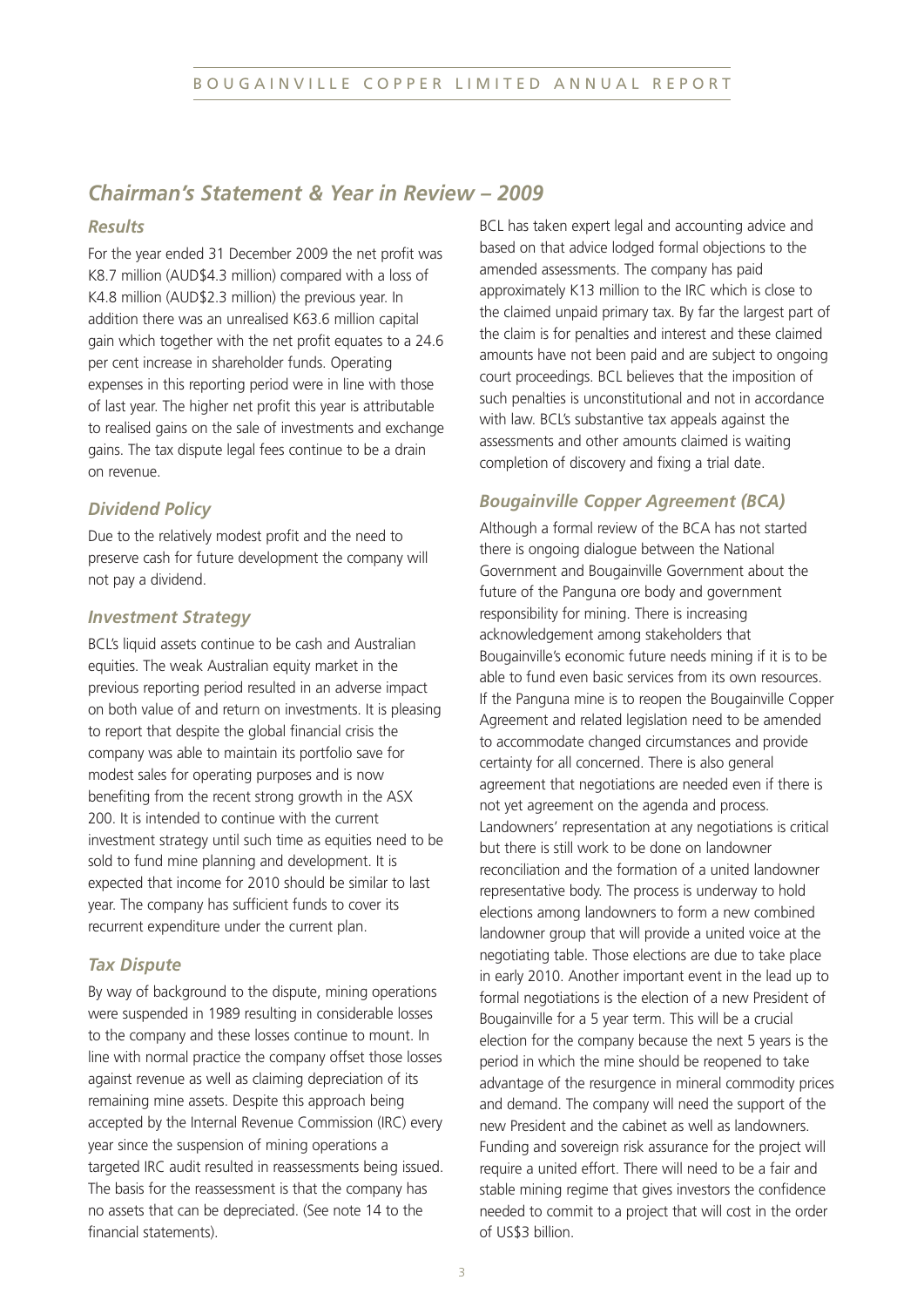## *Chairman's Statement & Year in Review – continued*

#### *Bougainville*

The World Bank initiative aimed at helping Bougainville develop capacity to manage its mining sector continues and there is a good chance the transfer of mining powers to Bougainville will occur this year. That is an important step because as matters currently stand there is an expectation of transition but no certainty. Hopefully the new Bougainville mining regime will be largely consistent with the National model to assist with a smooth transition from old regime to the new. The BCA is National Government legislation and needs to be accommodated in any new mining regime for Bougainville. Although I believe it is important to take the time to get the new mining regime right it is also necessary for all parties to drive the process as hard as possible so the current promising signs for improved world economic growth are not missed. It is remarkable that the global outlook for mineral resources has rebound so quickly from the gloom I reported last year. What has happened illustrates just how susceptible the industry is to outside forces. Bougainville does not have the luxury of choosing economic cycles and needs to take the opportunities as they arise.

The improved world economic demand for minerals has put the company's largest shareholder, Rio Tinto Limited, which is part of the Rio Tinto Group of Companies (Rio Tinto), into a new growth phase. A recent senior management change at Rio Tinto has resulted in Andrew Harding being appointed head of the global copper portfolio. Andrew knows PNG and in my talks with him he has recognised the opportunity at BCL and its vision to reopen the Panguna mine in a manner consistent with the Bougainville Peace Agreement. This endorsement is very welcome and is encouraging given management's enthusiasm to study a mine restart once the peace process has been resolved. Rio Tinto will be of great assistance to BCL in providing world class technical expertise and mine development experience.

### *Visit to Buka*

An important step to a closer engagement between the Bougainville Government and BCL occurred last year when the President of Bougainville issued a formal invitation to the company to send a representative to Bougainville. The company accepted the invitation and the Company Secretary undertook a two-day courtesy

visit during which he met the President, Ministers and senior administrators. The meetings were cordial and resulted in broad agreement on a range of subjects the Government and the company need to jointly explore. The company looks forward to further positive dialogue with the incoming President and Cabinet.

#### *Litigation*

For a decade now I have been reporting on litigation involving a small group of Bougainville plaintiffs in the US Federal Court. The matter involves allegations over the way the mine was operated and matters that occurred on Bougainville after mining was suspended. BCL is not a party to the litigation however the unfounded allegations send a negative message about PNG and Bougainville which is not helpful in attracting investors. At best the matter is a distraction from getting on with rebuilding Bougainville's economy and a potential impediment to fund raising for major resource projects for Bougainville. As for the case itself there has been another judgement since my last report that has resulted in the matter being returned by the original single judge to an 11 judge panel for further consideration. It is likely to be many years before the matter is resolved through court processes.

#### *Corporate Governance*

BCL has governance reporting obligations to the Australian Securities Exchange (ASX) and internally to Rio Tinto Limited. A statement on BCL's compliance with the ASX Corporate Governance Principles and Recommendations 2nd Edition is contained in this report. In addition BCL has responded to the Rio Tinto Limited internal control questionnaire which incorporates Rio Tinto's comprehensive range of policy including safety, environment, financial management and many other risk management matters.

#### *Safety*

Rio Tinto is particularly safety conscious and has in place a comprehensive set of safety standards to ensure that it provides a safe working environment and that its employees and contractors comply with best practice safety procedures. BCL complies with the requirements of the Rio Tinto safety policy.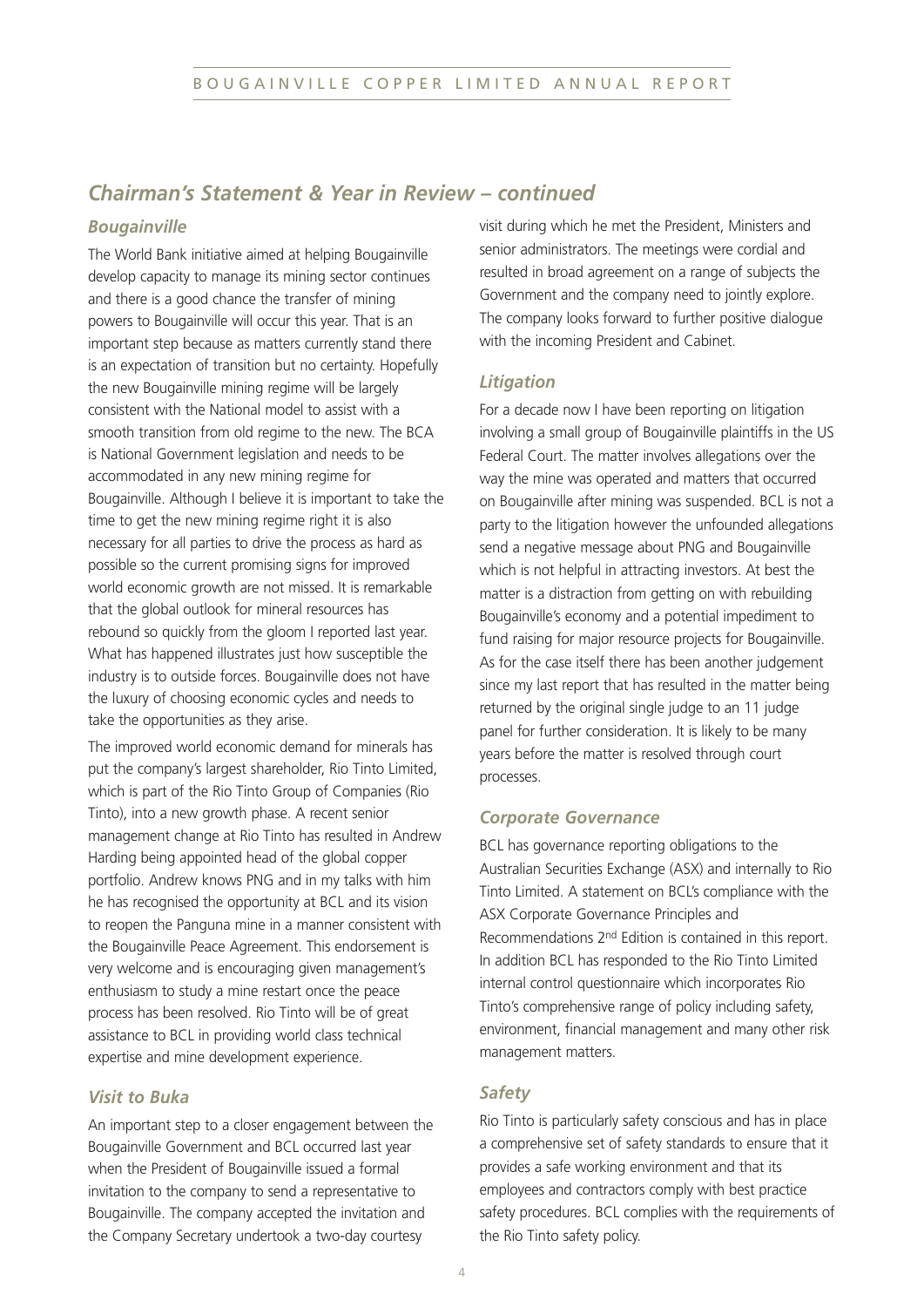## *Chairman's Statement & Year in Review – continued*

#### *Year Ahead*

I look forward to working with the incoming President and Cabinet of the Autonomous Bougainville Government. I hope the election process runs smoothly and allows everyone to go on with the important task of rebuilding Bougainville.

By the time the President is elected the mine area landowners should have formed a new landowner association and elected their representatives. Once both these matters are finalised negotiations with the company over the future of the Panguna ore body can start formally.

There has been no further technical work carried out since the "order of magnitude" study and the exploration study I detailed last year. The next step, a prefeasibility study on reopening the mine, is a very expensive exercise that won't be started until there is greater certainty that the Government and landowners support redevelopment. I hope that during the year certainty will come and the Board will approve the next phase of restart studies. The vision to return to active exploration and profitable mining remains but requires

strong support from local stakeholders. The Board and management team are committed to the vision. BCL is continuing to support the work of the Bougainville Copper Foundation. This is an independent, "not for profit", company that has been funded by BCL since its inception. This year, as in previous years, the Foundation has funded scholarships for more than 100 Bougainville students. It also undertakes "special projects" on a needs basis with the emphasis being on education, peace and good governance. The Foundation is proud of its achievements and those of its former scholars who are contributing to the development of Bougainville.

It is pleasing that the global economic slowdown appears to be over and that the mineral sector is making a rapid and they strong recovery. This should be a year of great opportunity for BCL and Bougainville; the company is ready to move forward.

*Peter R Taylor* Chairman & Managing Director. 10 February 2010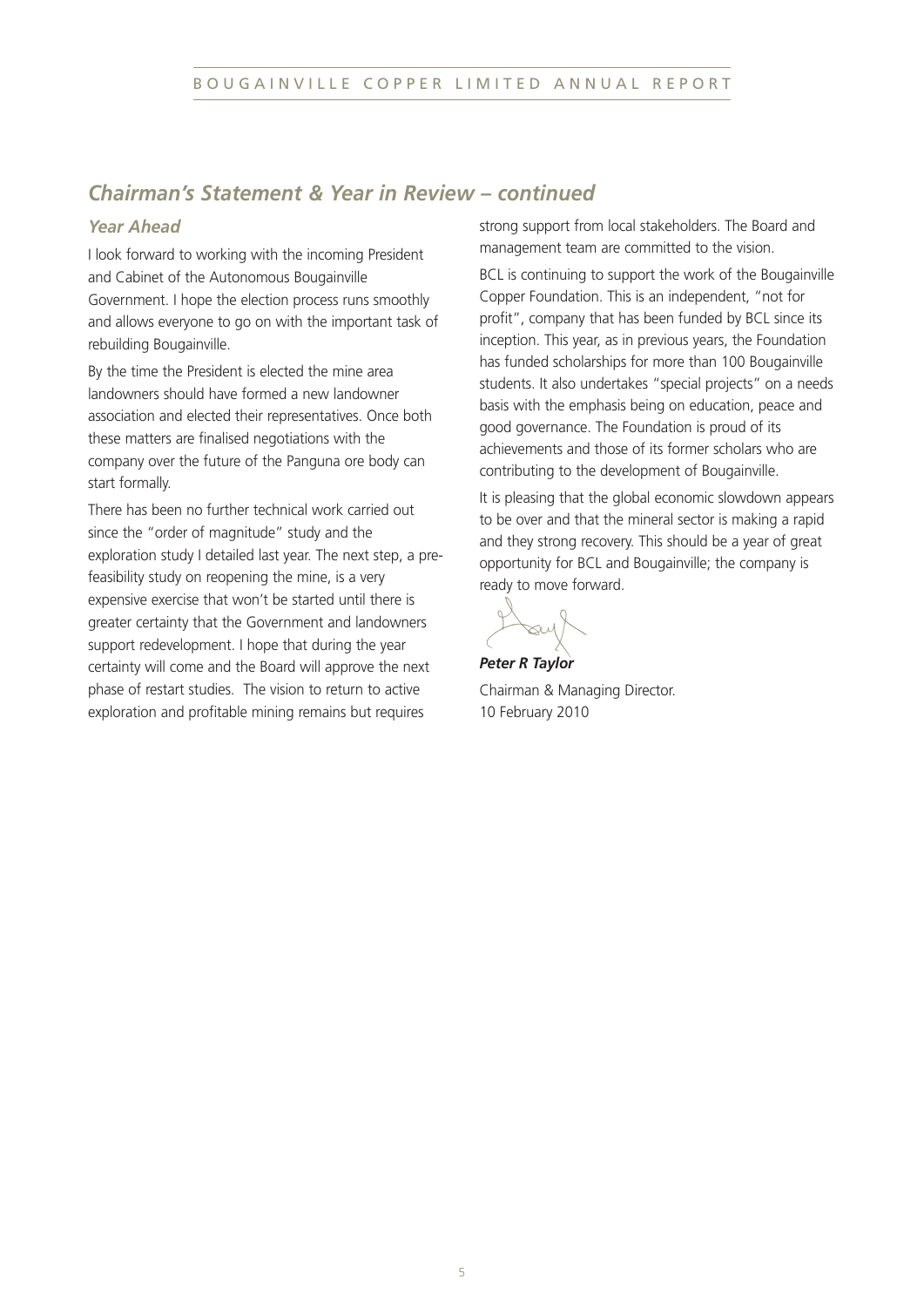# *Directors' Report*

The Directors of Bougainville Copper Limited present their report on the audited financial statements of the company for the year ended 31 December 2009.

*Review:* The operating profit for 2009 of K8.7 million compares to a loss of K4.8 million in 2008. The higher net profit this year is attributable to realised gains on the sale of investments and exchange gains. The tax dispute legal fees continue to be a drain on revenue.

*Directors:* The directors of Bougainville Copper Limited at balance date are:

#### **R S Burns**

Age 60 FRMIT (Primary Metallurgy) FAusIMM

Formerly an employee of the Rio Tinto Group with 35 years experience in operations and technical roles including 7 years with Bougainville Copper Limited. Other Rio Tinto roles include Senior Project Manager Resource Developments, General Manager Wimmera Industrial Minerals, General Manager Kelian Equatorial Mining, Managing Director Northparkes/ Peak Mines, General Manager Improving Performance Together Team, Chairman Northparkes Mines Joint Venture and Chief Advisor Technology and Innovation. Mr Burns retired from the Rio Tinto Group effective 31 July 2009 but remains on the board as a non-executive director. Trustee AusIMM Education Endowment Fund. Appointed a director of Bougainville Copper Limited January 2006.

#### **J E Leahy**

#### Age 52 B.Juris LLB

Independent Director. Mr. Leahy has university qualifications in jurisprudence and in law and has been admitted to practise law in NSW, Australia and Papua New Guinea. Mr Leahy has more than 19 years experience in senior tax and management positions in Papua New Guinea. This experience includes being an AusAID expert adviser to the Department of Finance, Assistant Collector of Taxes and the Managing Partner with both Deloitte Touche Tohmatsu and later PricewaterhouseCoopers in Papua New Guinea.

Mr. Leahy is the past Chairman of the Bougainville Economic Development Task Force, Past President of the Australia Papua New Guinea Business Council in PNG, Past President of the Papua Club and is currently a member of the National Working Group on Removing Impediments to Business and Investment in PNG, and President of the PNG Chamber of Commerce and Industry. Mr. Leahy is currently with Peter Allan Lowing Lawyers and is a resident of PNG. Appointed a director of Bougainville Copper Limited February 2007.

#### **P R Taylor**

#### Age 63 BA BSc LLB LLM

Formerly with a major Australian law firm. Admitted to practise law in Papua New Guinea, New South Wales, Queensland and Western Australia. The last 25 years have been spent with the Rio Tinto Group. Other Rio Tinto roles include General Corporate Counsel, Rio Tinto Exploration General Manager Commercial, Commercial Advisor to RTZ, General Manager Commercial Business Development. Appointed to the Board of Bougainville Copper Limited April 1997 and Managing Director March 2000. Appointed Chairman of Bougainville Copper Limited in October 2003. Currently Executive Director Rio Tinto Australia and a Director of several Rio Tinto Group companies including Rio Tinto Marine and Energy Resources Australia. Community and business affiliation include former Chairman of international development agency Australian Business Volunteers and currently Vice President of the Australia Papua New Guinea Business Council.

#### **I J Williams**

#### Age 72 B Eng (Electrical) FAusIMM FIEA

Ian Williams has occupied a number of very senior positions within the mining and processing industries. He has a degree in Electrical Engineering and is a Fellow of the Australasian Institute of Mining and Metallurgy and of the Institute of Engineers. Currently he is Chair of the Port Hedland Port Authority and a Director of a major private structural fabrication company. His diverse experience includes executive management of open cut and underground mining operations, brownfield expansions and new major mining projects. He was responsible for the establishment of two iron ore mines and associated infrastructure for Hamersley Iron Ltd. Appointed a director of Bougainville Copper Limited in May 2008.

*Activities:* Bougainville Copper Limited has produced copper concentrate containing gold and silver from a mine at Panguna, Bougainville, Papua New Guinea, from 1972 until operations were suspended due to militant activity, in May 1989. The company now derives investment income. The company has no subsidiaries.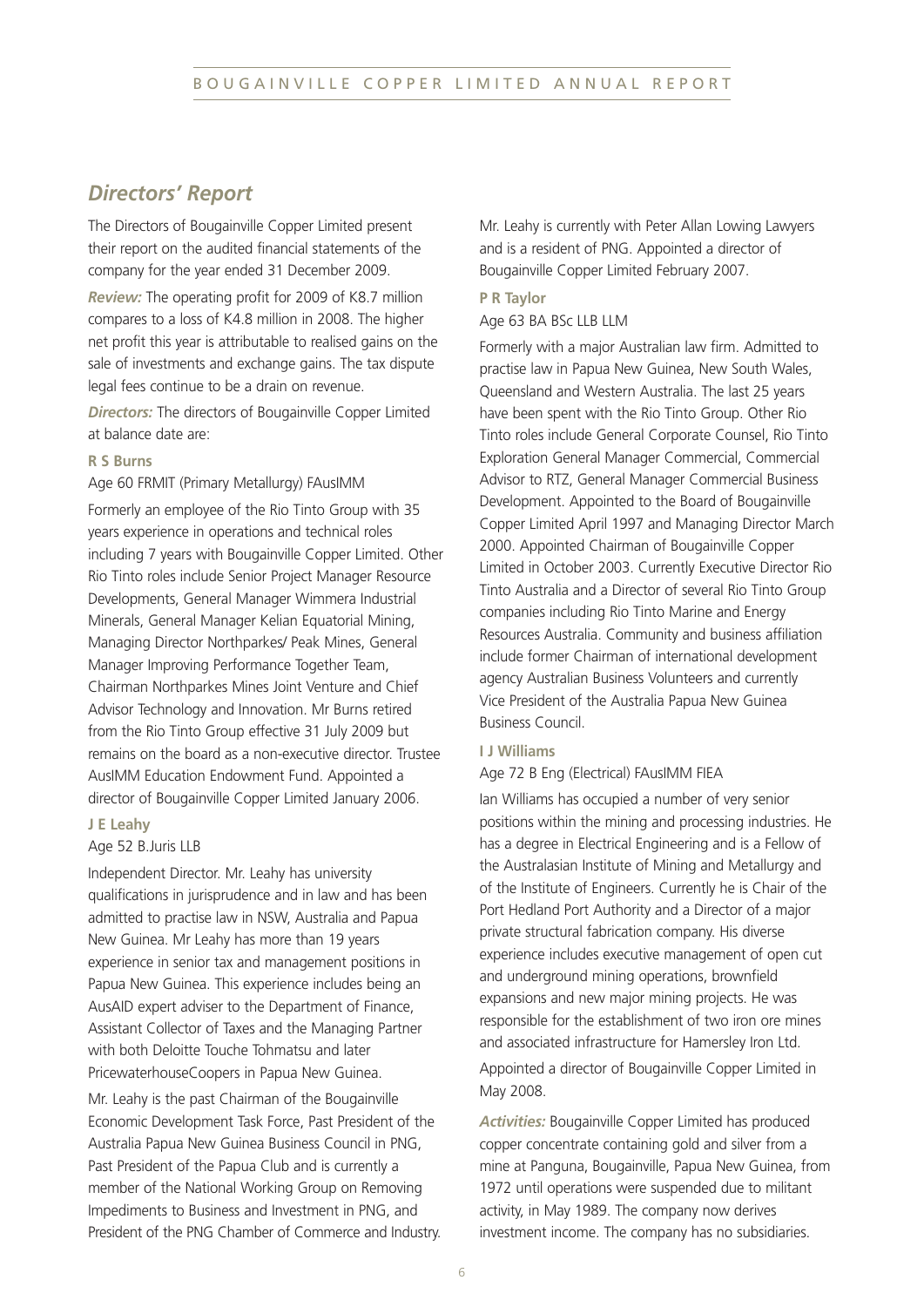## *Directors' Report – continued*

*Net Earnings:* The net profit of Bougainville Copper Limited for 2009 was K8.7 million (2008: Loss K4.8 million).

*Taxation:* No future income tax benefits have been recognised in the accounts.

*Share Capital:* There was no change in the company's capital structure during the year.

*Long Term Loans:* The company has no loans and no lines of credit are in place except for a A\$25 million loan facility signed during the year with Rio Tinto Limited, to be used if and when required.

*Dividends:* The Directors have not declared a dividend for 2009.

*Accounting Policies:* There have been no changes made in the company's accounting policies during 2009.

*Directors' Interests:* Directors' interests in the share capital of the company and its related companies as at 10 February 2010 were:

| <b>R S Burns</b>                      |              |
|---------------------------------------|--------------|
| Shares - Rio Tinto Limited            | 3,043        |
| Conditional shares awarded under the  |              |
| Mining Companies Comparative Plan     |              |
| – Rio Tinto Limited                   | 4,076        |
| Options – Rio Tinto Share Option Plan | 3,806        |
| J E Leahy                             | No interests |
| P R Taylor                            |              |
| Shares - Rio Tinto Limited            | 6,353        |
| Conditional shares awarded under the  |              |
| Mining Companies Comparative Plan     |              |
| - Rio Tinto Limited                   | 15,318       |
| Options – Rio Tinto Share Option Plan | 20,591       |
| <b>I J Williams</b>                   |              |
| Shares - Rio Tinto Limited            | 3.048        |

*Interests Register:* There were no transactions recorded in the Interests Register during the year, other than the directors' interests in the shares of the company as shown above.

*Auditors:* The retiring auditors, PricewaterhouseCoopers, being eligible, offer themselves for re-appointment. Details of amounts paid to the auditors for audit and other services are shown in Note 2 to the Financial **Statements** 

*Remuneration of Employees:* The company had no employees during the year. All administrative services were provided by Rio Tinto Minerals (PNG) Limited on an at cost basis.

*Remuneration of Directors:* The amount of directors' remuneration, including the value of benefits, received during the year is shown in Note 13 to the Financial Statements.

*Donations:* The company made no donations during the year. The company does not make donations to political parties. The Bougainville Copper Foundation continues to provide educational and other support. BCL provides administrative support to the Foundation.

*Environment:* Mining operations of the company were suspended in 1989 and it has been denied access to its mine site to assess environmental circumstances. The company is not aware of any liability being incurred under any environmental legislation.

*Additional Information:* The directors also state that:

1.There were no significant changes in the state of affairs of the company during the year except on 13 August 2009 the National Court granted a summary judgement requiring payment of the amended assessments prior to the hearing of the substantive appeal against the tax assessments.

On 19 October 2009 a stay was granted in relation to BCL's appeal to the Supreme Court against the National Court's decision.

The IRC lodged an appeal against the Supreme Court's stay order on 26 November 2009 which has yet to be heard.

In the event the court rules against the company or legislation is passed requiring payment, the company will face a substantial drain on its liquid assets. The latest assessment by the IRC of K45,889,606 represents K15,728,529 primary tax and the balance penalties and interest.

- 2.The results of the company during the financial year have not been, in the opinion of the directors, substantially affected by events of a material and unusual nature other than contained in this report.
- 3.Except as reported in this Annual Report, there were no matters or circumstances that have arisen since the end of the financial year and which significantly affected or may significantly affect: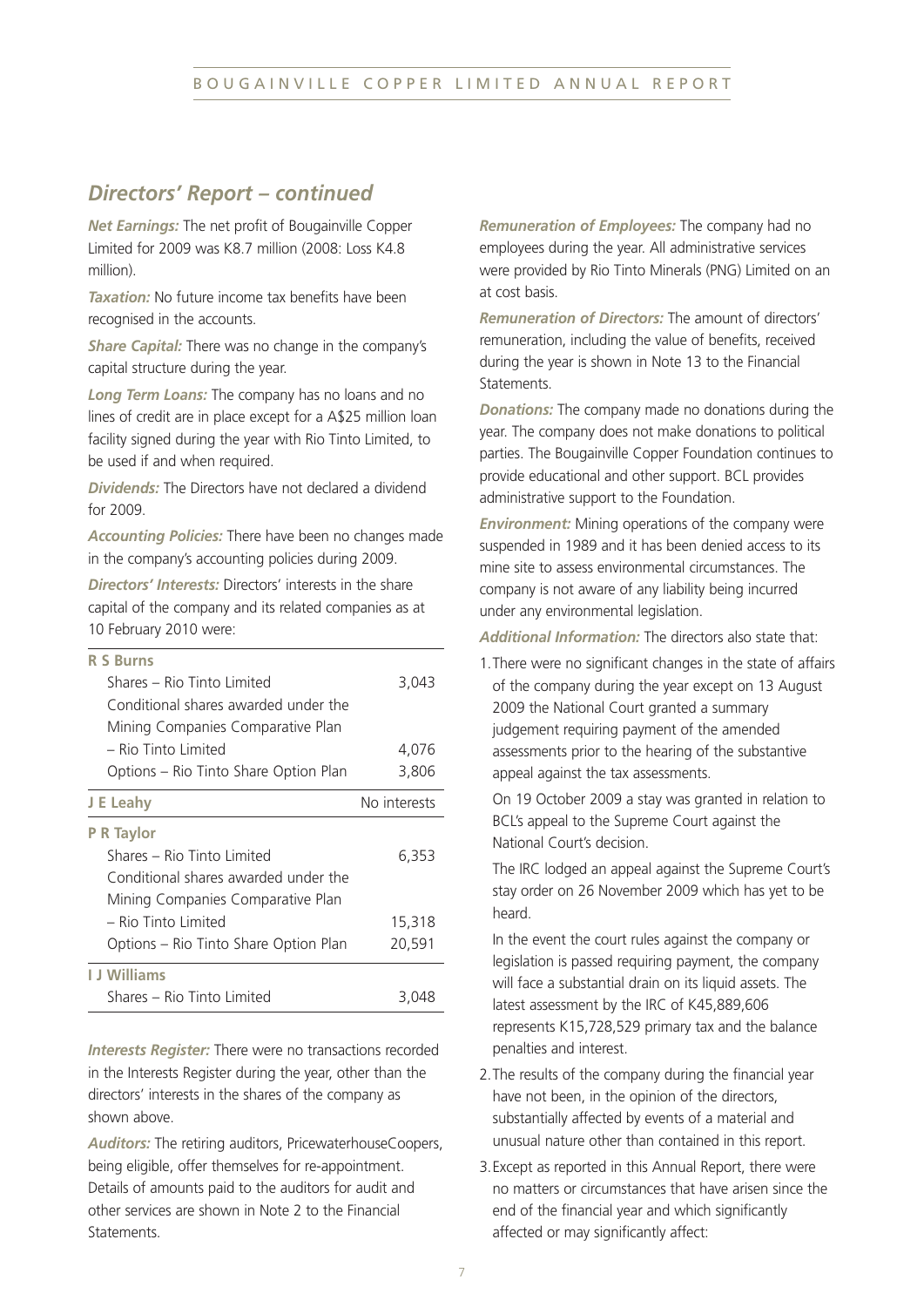## *Directors' Report – continued*

- (i) operations of the company
- (ii) results of those operations or
- (iii) state of affairs of the company in the financial year subsequent to 31 December 2009.
- 4.No director has an interest in any contract or proposed contract with the company, nor is any director party to any material contract involving directors' interests, or in receipt of any loans or benefits other than the aggregate amount of emoluments received or due and receivable by directors shown in the accounts and the amount of fixed salary derived from the company or from a related corporation.
- 5.No options over shares of the company have been granted by the company during the financial year or since the end thereof; no shares of the company were issued during the year or have been issued since the end thereof by virtue of the exercise of any option granted by the company; and no options over shares of the company are outstanding at the date of this report.

Signed on 10 February 2010 in accordance with a resolution of the directors of Bougainville Copper Limited.



**P R Taylor J E Leahy** Chairman and Managing Director Director

#### *Resource Statement*

In 2008, BCL prepared an Order of Magnitude Study (OMS) to evaluate the technical and financial viability of re-opening the Panguna mine. As part of the OMS a JORC compliant mineral resource estimate was completed. The 2008 mineral resource has been estimated using geological, mine planning and production data archived in 1989. The archived data sets have been reviewed and validated by Rio Tinto and ex BCL staff during 2008. No additional data was collected as part of the OMS.

The updated estimate confirms the significant size of the Panguna resource of over one billion tonnes of material containing 3.5 million tonnes of copper and 12.7 million ounces of gold (395 tonnes).

| <b>Total Resource</b> | 1064             | 0.33   | 0.37             | 35  | 17 7             |
|-----------------------|------------------|--------|------------------|-----|------------------|
| Inferred Resource     | 64               | 0.28   | 0.41             | 0.2 | 0.8              |
| Indicated Resource    | 1000             | 0.33   | 0.37             | 3.3 | 11.9             |
| Measured Resource     | $\left( \right)$ | 0.00   | 0.00             |     | $\left( \right)$ |
|                       | Tonnes (M)       | Cu (%) | Au (g/t) Cu (Mt) |     | Au (Moz)         |

The OMS was updated to reflect copper and gold price and capital and operating cost estimates as of December 2009.

The updated costs have been applied to the 2008 OMS and provide a positive economic return.

#### *Competent Person Statement*

*As required by the Australian Stock Exchange, the information presented here contains details of other mineralisation that has a reasonable prospect of being economically extracted in the future but which is not yet classified as Proved or Probable Reserves. This material is defined as Mineral Resources under the JORC Code. Estimates of such material are based largely on geological information with only preliminary consideration of mining, economic and other factors. While in the judgement of the Competent Person there are realistic expectations that all or part of the Mineral Resources will eventually become Proved or Probable Reserves, there is no guarantee that this will occur as the result depends on further technical and economic studies and prevailing economic conditions in the future. The information in this report that relates to Mineral Resources is based on information compiled by Perry Collier and Gerald Clark who are Members of the Australasian Institute of Mining and Metallurgy. Perry Collier is a full-time employee of Rio Tinto Limited and has experience which is relevant to the style of mineralisation and type of deposits under consideration and to the activity which they have undertaken to qualify as a Competent Person as defined in the 2004 Edition of the 'Australasian Code for Reporting of Exploration Results, Minerals Resources and Ore Reserves'. Gerald Clark is an external consultant and has experience which is relevant to the style of mineralisation and type of deposits under consideration and to the activity which they have undertaken to qualify as a Competent Person as defined in the 2004 Edition of the 'Australasian Code for Reporting of Exploration Results, Minerals Resources and Ore Reserves'. Perry Collier and Gerald Clark consent to the inclusion in the press release of the matters based on their information in the form and context in which it appears.*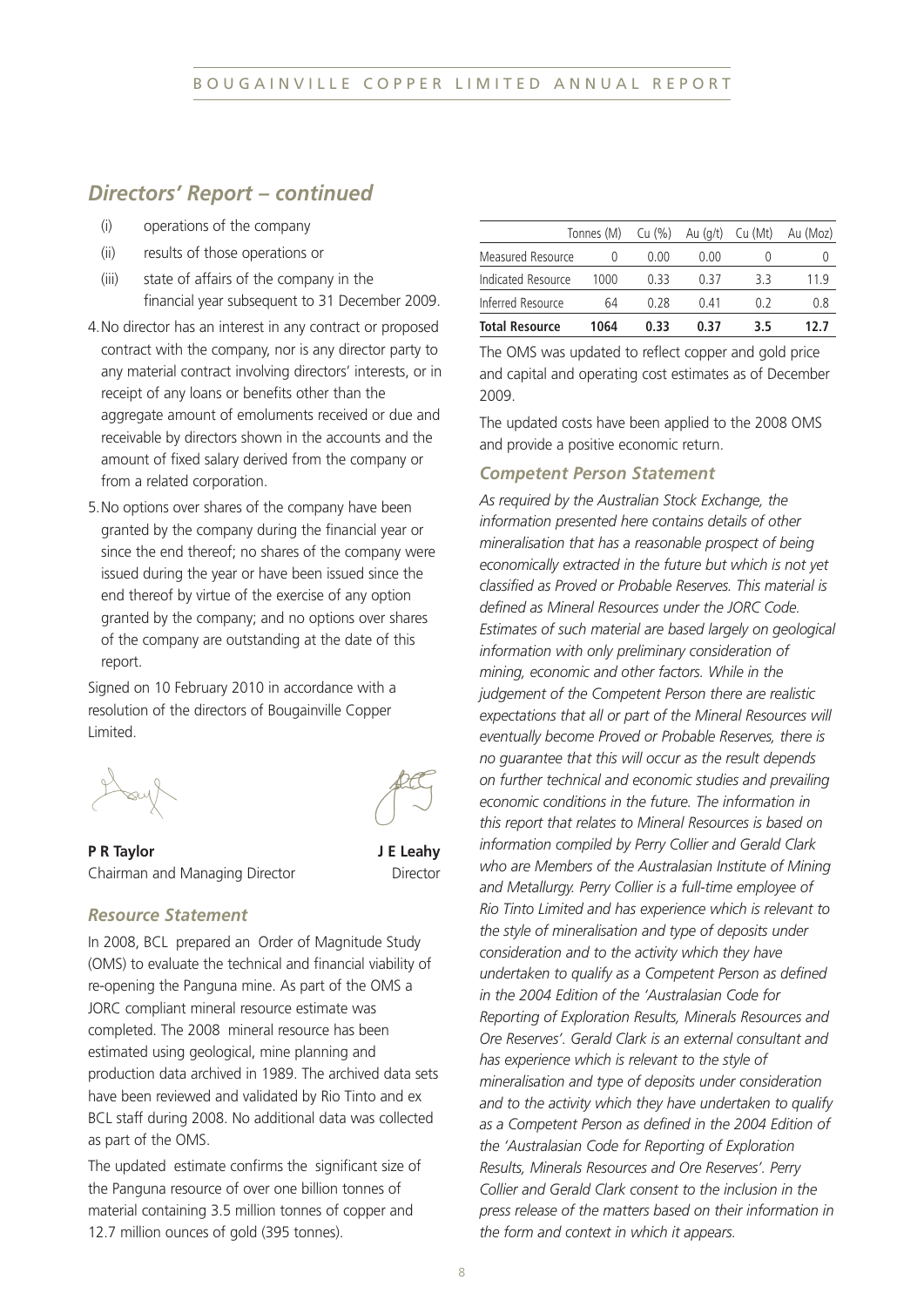## *Corporate Governance Statement*

For the financial year ended 31 December 2009

#### *Corporate governance*

The Board of BCL considers high standards of corporate governance to be critical to business integrity and performance and to maximising the overall long term return to shareholders. The Board seeks to ensure that BCL meets the objectives of its shareholders, while paying proper regard to the interests of all stakeholders. The corporate governance structures and practices in place at BCL are substantially in compliance with the

Australian Securities Exchange (ASX) Corporate Governance Principles and Recommendations 2nd edition ("ASX Principles").

The Board has considered the ASX Principles, and BCL does not comply with the following recommendations:

Recommendations 2.1, 2.2 and 2.3 –

There is not a majority of independent Directors nor an independent Chairman, and the roles of Managing Director and Chairman are held by the same person;

Recommendation 2.4 –

There is no established nominations committee; and Recommendation 4.2 –

There are only two members on the Audit Committee; and

Recommendation 8.1 –

There is no remuneration committee.

Areas where the corporate governance practices in place at BCL do not follow the recommendations set out in the ASX Principles arise due to Rio Tinto's ownership of 53.58 per cent of the shares of the company and the management direction, services and support provided by Rio Tinto. As explained further below, the Board considers that in each case this is appropriate.

The Corporate Governance section of the company's website sets out the further information required by the ASX Principles at www.bougainvillecopper.com.pg

## *The Board Responsibilities & Charter*

In carrying out its responsibilities and powers, the Board at all times recognises its overriding responsibility to act honestly, fairly, diligently and in accordance with the law in serving the interests of the company's shareholders and all other stakeholders.

The Board Charter underpins the strategic guidance and effective management oversight provided by the Board, and defines the division of responsibility between Board

and management by formal delegation and a system of Board reserve powers. The Board reviews the Board Charter on an annual basis, and a copy is available on the company's website at: www.bougainvillecopper.com.pg

The Directors approve strategy and business plans and monitor the performance of the company against these plans. The Directors also monitor compliance with policies prescribed by the Board in areas such as health and safety, environment, business ethics, internal control and risk management. These policies are designed to ensure that BCL complies with the regulatory requirements governing its operations.

#### *Composition*

The Board of BCL currently consists of four directors, three of whom are non-executive. The Chairman is Mr. P Taylor who is also Managing Director and an executive of Rio Tinto. A non-executive director, Mr. R Burns, was until 31 July 2009 an executive of Rio Tinto. Mr. J Leahy and Mr. I Williams are independent non-executive directors.

Details of the Directors, their experience, qualifications and other appointments are set out on page 6.

Qualification for Board membership is related to the mix of skills and knowledge that the Board considers will best serve the interests of BCL and all of its shareholders. Decisions relating to appointment of Directors are made by the full Board. Directors appointed by the Board are required by BCL's constitution to submit themselves for election by shareholders at the Annual General Meeting following their appointment. Non-executive directors are subject to retirement by rotation at least every three years in accordance with BCL's constitution, but may offer themselves for re-election. There is no share ownership qualification for appointment as a director.

The Board has not established a nominations committee. The Board recognises that this is not compliant with Recommendation 2.4 of the ASX Principles. The Board considers that its existing practices in reviewing director competencies, Board succession planning, Board performance evaluation and director selection and nomination, carried out in accordance with the Board Charter, are satisfactory and are appropriate given the size of the Board and the company's current ownership structure.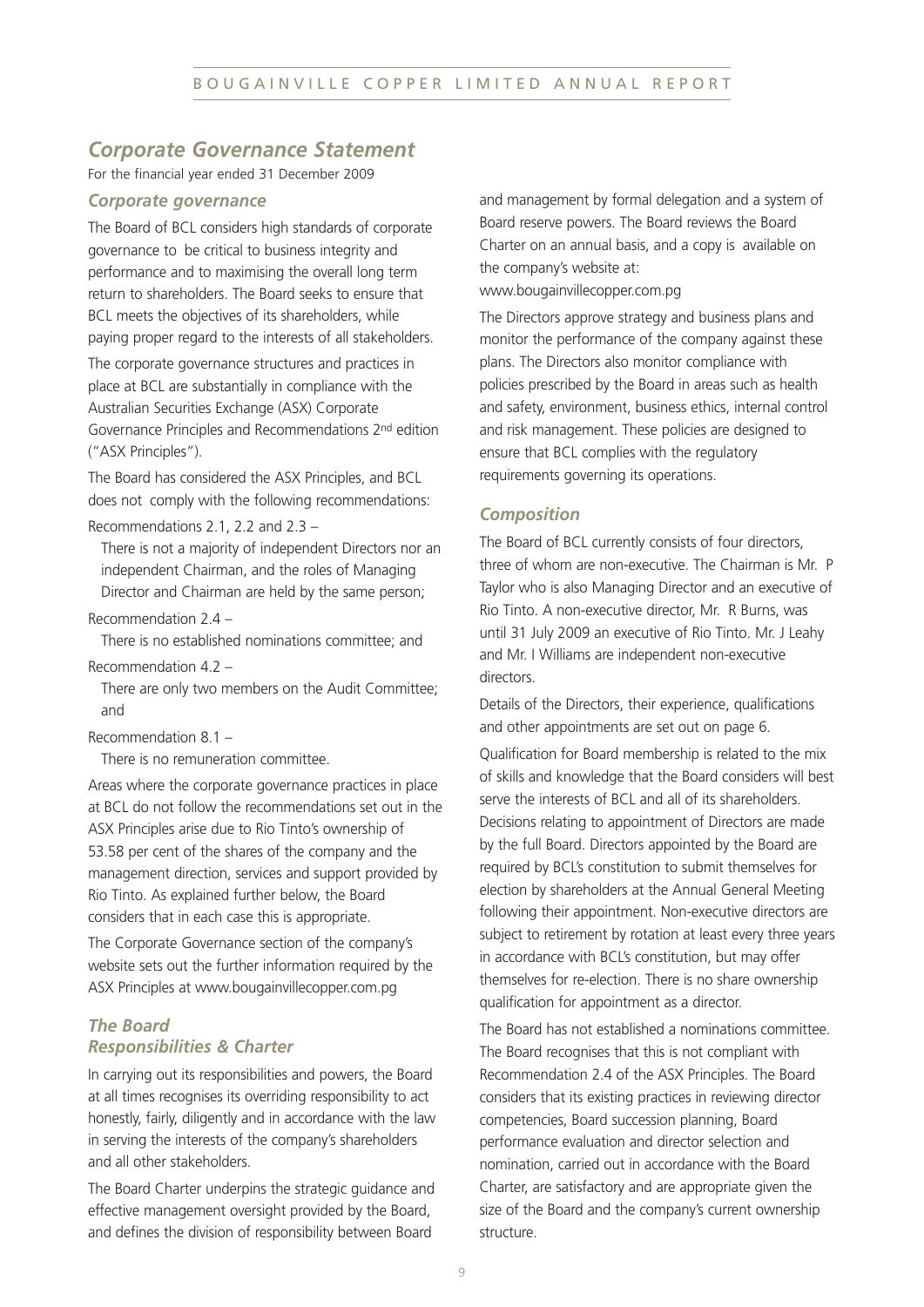#### *Independence*

Mr J Leahy and Mr I Williams are independent nonexecutive directors.

For the purposes of determining director independence, the Board considers any material business relationship which could interfere, or be perceived to interfere, with the director's independence and judgement, ability to provide a strong, valuable contribution to the Board's deliberations and director's ability to act in the best interest of the company and all shareholders. Contracts in the ordinary course of business that exist between BCL and a company in which a director has declared an interest, are reviewed for materiality to both BCL and the other party to the contract.

The following may be taken into account in considering such material business relationships:

- whether within the last 5 years the director or a close family member has been a part of the executive management of the company, employed in a senior position with a member of the Rio Tinto Group or has received additional remuneration from the company or a member of the Rio Tinto Group;
- whether the director or a close family member is, or is associated with, a substantial shareholder (more than 5 per cent of the voting shares) in the company or in a member of the Rio Tinto Group;
- the director's cross directorships or significant links with or involvement in other companies;
- the director's length of service on the Board; and
- whether within the last 3 years the director or a close family member has had, either directly or indirectly and whether as principal, employee or consultant, a material business relationship with the company or with a member of the Rio Tinto Group, whether as an auditor, professional adviser, supplier, or customer ("material" being more than 2 per cent of the company's or the counterparty's consolidated gross revenue per annum).

The Board does not comprise a majority of independent directors although half its directors are independent. This is not in compliance with Recommendation 2.1 of the ASX Principles. The composition of the Board recognises Rio Tinto's 53.58 per cent shareholding and the Board considers that given the company's operating status for the past year, it has not been considered necessary to have more than four directors.

All directors are required to, and do, bring independent

judgment to bear on Board decisions and act in accordance with their statutory duties of good faith and proper purpose, and in the interests of all shareholders.

All related party transactions, including those with Rio Tinto, have been determined by the independent directors to be in the interests of BCL.

#### *Chairman and Managing Director*

The respective roles of Chairman and Managing Director have been codified with authority levels set for each position to ensure the combined roles do not result in unfettered power being held by a single member of the Board. Mr Taylor's performance as the company's Managing Director was reviewed during 2009 by Rio Tinto Limited in keeping with its executive management practices (Recommendation 1.2). Whilst this may not be compliant with Recommendation 2.2 of the ASX Principles, the Board considers that Mr Taylor's appointment is appropriate recognising Rio Tinto's 53.58 per cent shareholding.

At this juncture, none of the recommendations of the ASX Principle 2 are in place, except Principle 2.5 "evaluating the performance of the board, its committees and individual directors". The situation will continue to be monitored/reviewed over the coming year with appropriate actions implemented where operationally desirable and strategically appropriate.

#### *Board Meetings*

The Board held four scheduled meetings during 2009, and did not meet for any unscheduled meetings. The Board meeting attendance details for Directors in 2009 are set out below.

|                 | <b>Meetings</b> | <b>Meetings</b>         |
|-----------------|-----------------|-------------------------|
| <b>Director</b> | <b>Attended</b> | <b>Whilst in Office</b> |
| R Burns         |                 | 4                       |
| J Leahy         | 4               | 4                       |
| P Taylor        | 4               | 4                       |
| I Williams      |                 |                         |

#### *Performance Self-Assessment*

In 2009 the Board performed an annual evaluation of itself that:

- (a)Considered the performance of the directors and the Board and the adequacy of the Board's structures and processes, including the Board Charter;
- (b)Set out goals and objectives of the Board for the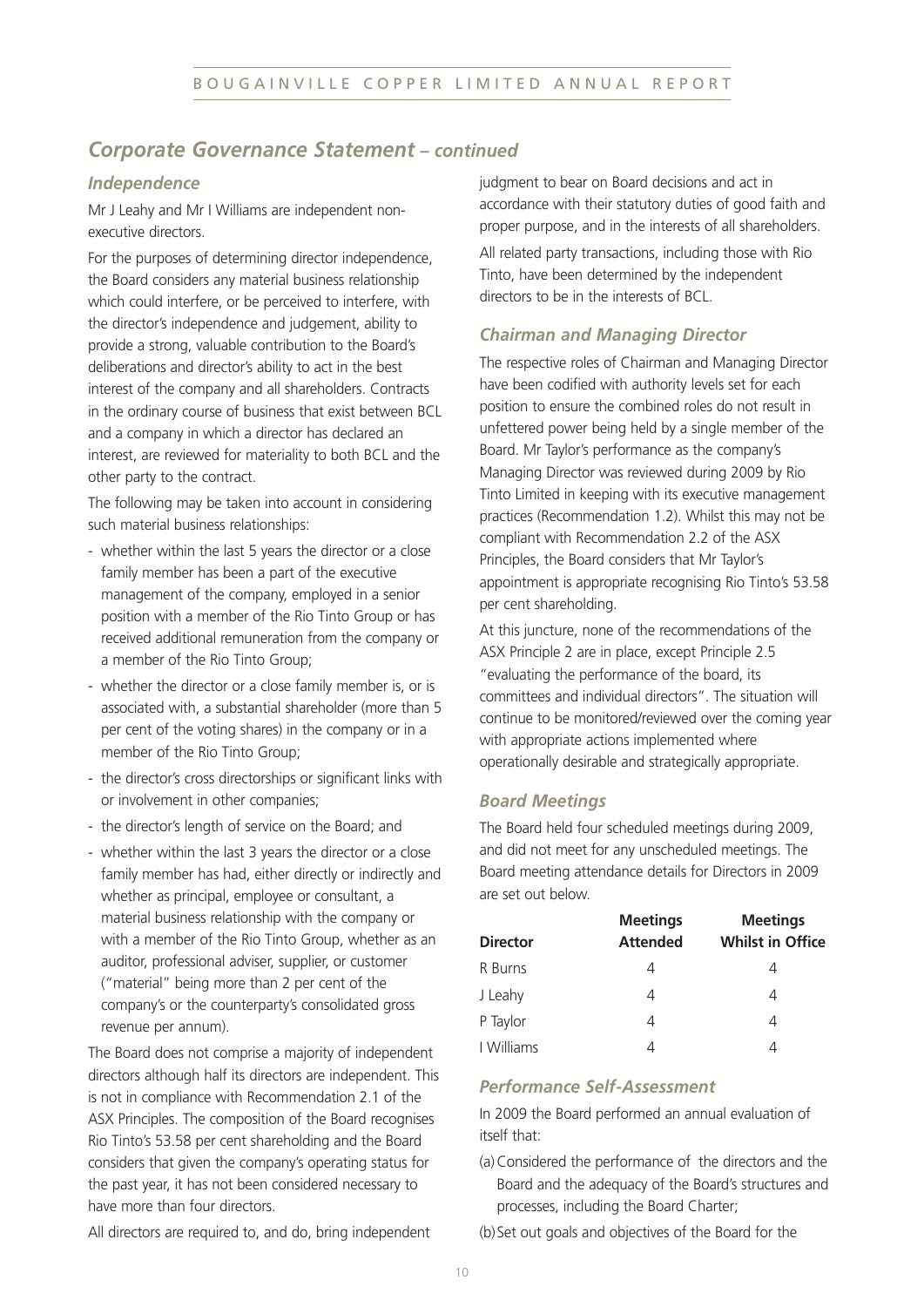#### upcoming year; and

(c) Considered whether any improvements or changes to the Board structures and processes, including the Board Charter and Audit Committee and Charter, were necessary or desirable.

The process of evaluation and self assessment took the form of a questionnaire completed by each of the directors. Following collation, the results and the adequacy and appropriateness of the self assessment process were considered and discussed by the directors at the next Board meeting, and actions arising were agreed.

### *Independent Professional Advice*

The Board has adopted a procedure for directors wishing to seek independent professional advice at the company's expense, in the furtherance of their duties. The Board recognises that there may be circumstances in which individual directors are entitled to independent professional advice at the company's expense, in the furtherance of their duties, and any director may do so by arrangement with the company secretary.

## *Particulars of Directors' Interests in Shares and Options*

The particulars of the directors' interests in shares in the company and related bodies corporate as at 10 February 2010 are set out on page 7.

Each of the directors has given a general notice in accordance with PNG corporations law (and consistent with the Australian Corporations Act 2001) stating that he is an officer and/or member of certain specified corporations and, as such, is to be regarded as having an interest in any contract which may be made between BCL and those corporations.

#### *Remuneration*

BCL does not have any employees and consequently does not have need for a Remuneration Committee. Management of BCL is provided by Rio Tinto Limited under a Service Agreement. Rio Tinto selects and appoints staff consistent with the business needs of BCL and the Board reviews these appointments. Some of these individuals work partly for BCL and partly for the Rio Tinto Group. The remuneration of executives and staff appointed to BCL is governed by the compensation policies applied by Rio Tinto Limited and which are discussed in its Annual Report. The Board recognises that not having a Remuneration Committee is not compliant

with Recommendation 8.1 of the ASX Principles. The Board considers that its existing practices in reviewing and approving remuneration arrangements, carried out in accordance with the Board Charter, are satisfactory and are appropriate given the size of the Board and the ownership by Rio Tinto Limited of 53.58 per cent of the shares of the company and the support provided by Rio Tinto with respect to remuneration policies and procedures.

The maximum limit for directors' remuneration is determined by shareholders in a General Meeting. Within that limit the remuneration of Directors is generally determined by the full Board after taking into account data on market remuneration levels. At the 2008 AGM, the shareholders approved an increase in directors' fees to A\$55,000 and A\$10,000 per annum for Committee members. Directors are not entitled to retirement benefits which is compliant with Recommendation 8.2 of the ASX Principles. The Managing Director does not receive directors' fees. Prior to Mr Burns's retirement from the Rio Tinto group effective 31st July 2009, his directors' fees were paid directly to Rio Tinto Limited.

#### *Audit Committee*

The Audit Committee is appointed by the Board and comprises the two non-executive Directors. Two directors constitute a quorum. The present members of the Audit Committee are Mr J Leahy (Chairman) and Mr. I Williams. The company secretary and external auditors are available to attend meetings. The Board recognises that this membership level is not compliant with Recommendation 4.2 of the ASX Principles. The Board considers that given its current size having both independent directors on the Committee is adequate.

The Audit Committee Charter sets out the role and terms of reference of the Audit Committee and is reviewed regularly. The Audit Committee Charter is available at the Corporate Governance section on BCL's website.

The Committee provides a formal structure for reviewing BCL's financial statements, accounting policies, control systems, risk management practices and taxation issues, and for liaison with the external and internal auditors. The Committee also reviews the adequacy of internal and external audit arrangements.

The Committee advises the Board of any matters that might have a significant impact on the financial condition of BCL and has the authority to investigate any matters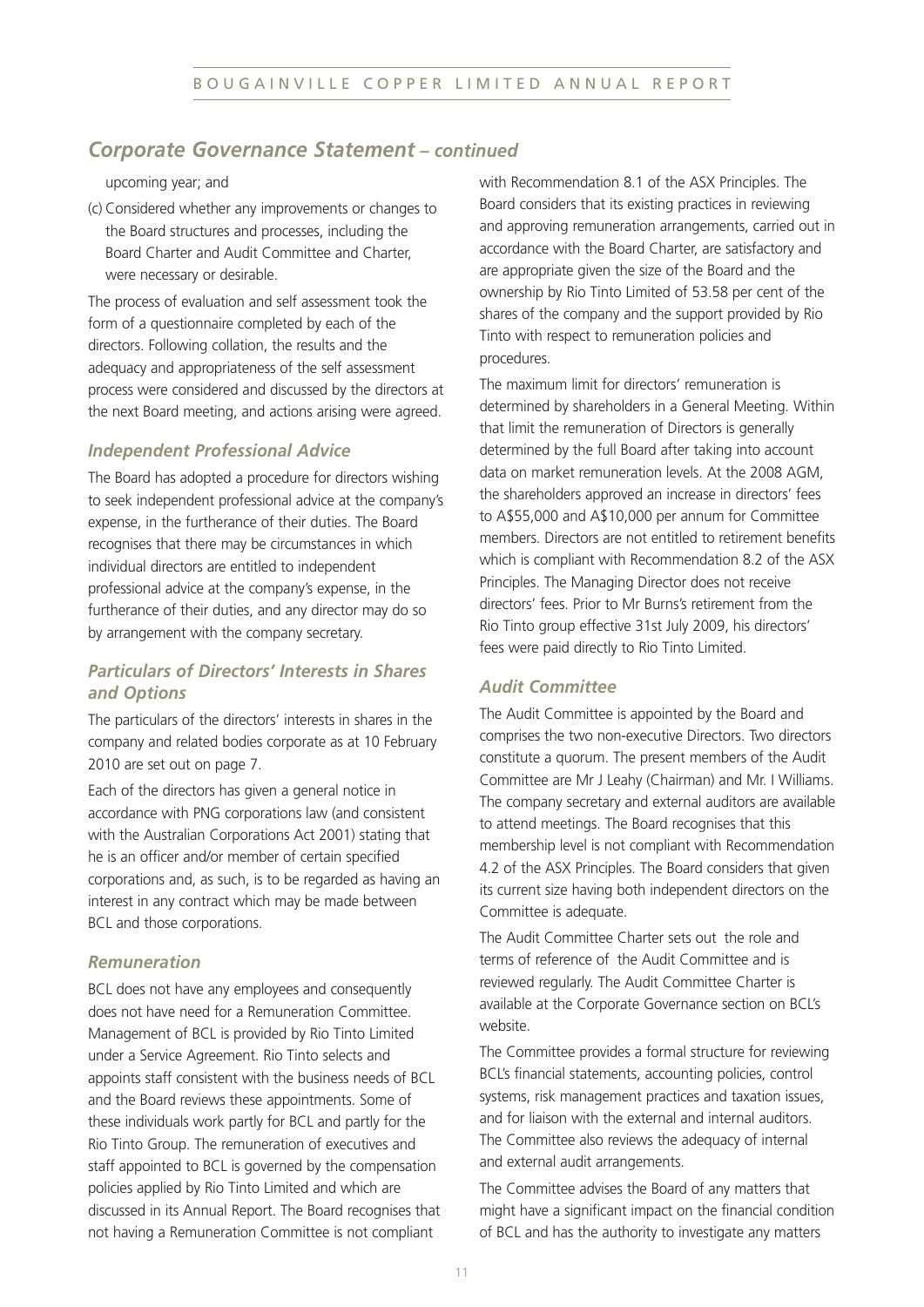within the terms of reference, having full access to the information and resources of BCL to fulfil its function. Related party transactions are considered by the Audit Committee including, where they relate to Rio Tinto. The Committee reviews compliance with the Papua New Guinea Companies Act 1997, Australian Corporations Act 2001, where appropriate, and the requirements of the ASX and other regulatory requirements.

The Audit Committee held four scheduled meetings during 2009, and attendance details of the 2009 meetings of the Audit Committee are set out in the table below. The names and qualifications of the members, are set out in the Directors' Report on page 6.

|                    | <b>Meetings</b> |                         |
|--------------------|-----------------|-------------------------|
| <b>Director</b>    | <b>Attended</b> | <b>Whilst in Office</b> |
| J Leahy (Chairman) |                 |                         |
| I Williams         |                 |                         |

Any work to be conducted by the external auditor other than the statutory audit is approved by the Audit Committee.

## *Code of Business Conduct*

BCL has adopted the Rio Tinto global code of conduct, *The way we work*, available at Rio Tinto's website at: www.riotinto.com The company's consultants and contractors are required to comply with this. All employees and contractors are required to maintain high standards of ethical behaviour in the execution of their duties and comply with all applicable laws and regulations in Papua New Guinea and in every other country in which the company engages in business. First launched in 1997 and updated since, it was revised and reissued in 2009 to reflect Rio Tinto's changing environment.

The company utilises Rio Tinto's confidential whistleblower program known as 'Speak-Out'. Employees are encouraged to report any concerns, including any suspicion of violation of financial reporting or environmental procedures, through an independent third party and without fear of recrimination. A process has been established for the investigation of any matters reported.

## *Purchase and Sale of Company Securities*

BCL has adopted the Rules for dealing in securities of Rio Tinto, its subsidiary and associated companies' ("Rules for dealing") which reinforces to all directors, officers and employees the prohibition against insider trading. The share trading policy is available at the Corporate Governance section of the Rio Tinto website at: www.riotinto.com

The "Rules for dealing" apply to the participation of BCL executives in the Rio Tinto long term incentive plans involving the awarding of Rio Tinto securities at a future date, and any such grants of shares and options under the Rio Tinto plans are subject to and conditional upon compliance with the terms of the Rules for dealing, including an express prohibition on hedging or limiting of exposure to economic risk in relation to such securities.

The Chairman requires that for all dealing in BCL securities:

- Directors must advise the Chairman in writing, and receive approval in writing from the Chairman, if they intend to purchase or sell securities in the company. In regard to his own dealings, the Chairman is required to notify the Chairman of the Audit Committee; and
- No dealings in securities of the company may take place for the period from the end of any relevant financial period to the trading day following announcement of BCL's annual results or half year results.

#### *Risk Identification and Management*

BCL has in place a range of policies and procedures to manage the risks associated with its operating activities. These policies and procedures have been adopted by the Board, with primary oversight by the Audit Committee, to ensure that potential business risks are identified and appropriate action taken.

The management of risk is an integral part of the responsibility of both the Board and management and is carried out through an integrated risk management assurance process including a detailed internal control questionnaire process covering all of the company's material business risks.

BCL benefits from the Rio Tinto Group's knowledge, policies and practices on risk management and corporate assurance developed to manage its diverse business activities covering a variety of commodities and operational locations.

Key material business risks and opportunities inherent to the company's operations and the mining industry include (but are not necessarily limited to): economic conditions (and consequent fluctuations in commodity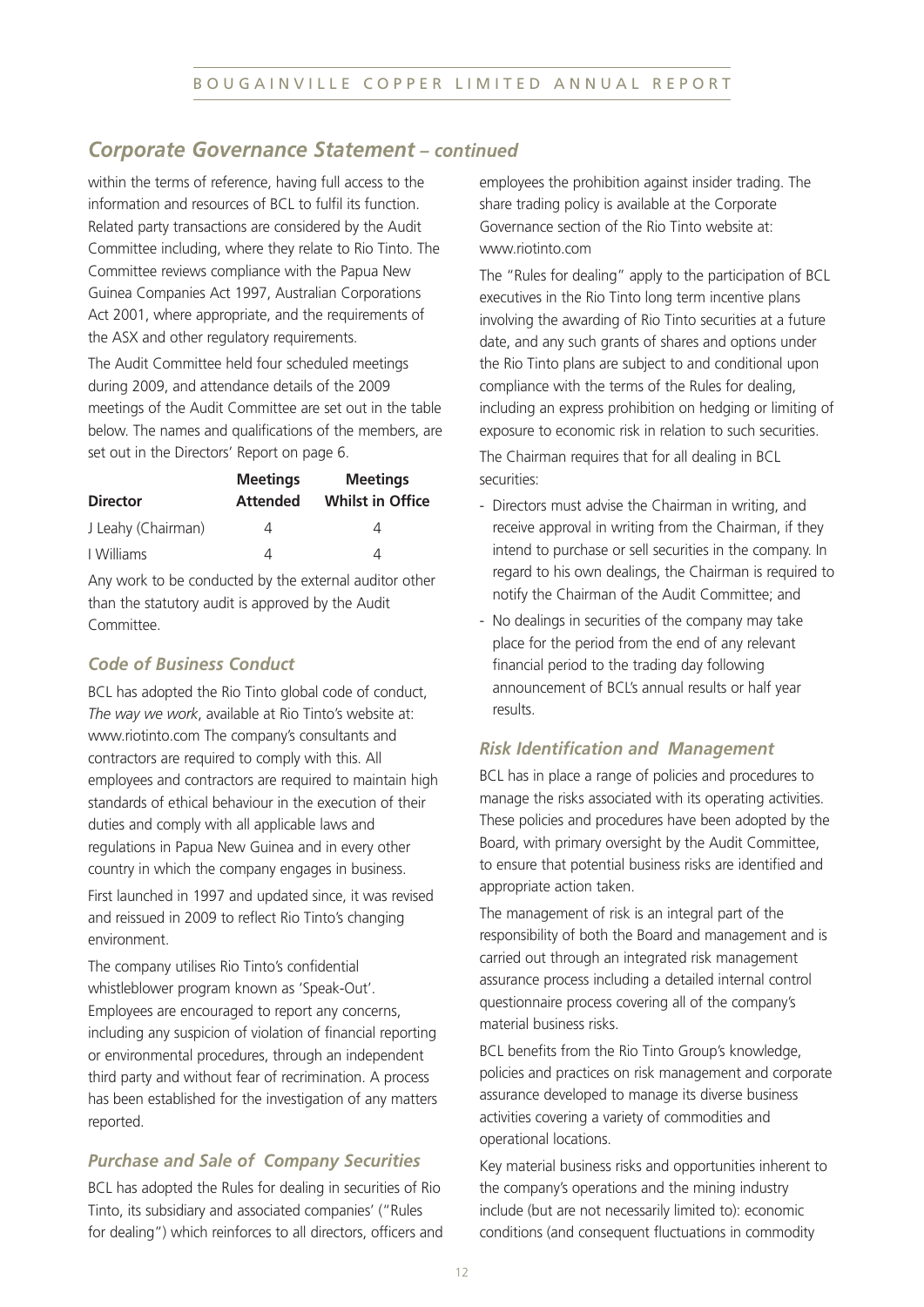pricing, exchange rates and costs of finance); delivery of exploration and development projects; ore reserve estimates; community relationships and government regulation; land and resource tenure; rehabilitation including impacts of climatic conditions, and costs of operations including changes to input costs.

The Board has in place a number of systems to identify and manage business risks. These include:

- The identification and review of all of the business risks facing the company. The risk assessment is completed by management and reviewed by the audit committee on an annual basis. Management is required to report on assessments twice a year and provide a certificate of compliance to the Board annually;
- The provision of reports and information by management to the Board, on a periodic basis, confirming the status and effectiveness of the plans, controls, policies and procedures implemented to manage business risks;
- Guidelines for ensuring that capital expenditure and revenue commitments exceeding certain approved limits are placed before the Board for approval;
- Limits and controls for all financial exposures;
- A regulatory compliance program; and
- Safety, health and environmental policies which are supported by a set of standards and management systems which recognise the company's commitment to achieving high standards of performance in all its activities in these areas.

In 2009, information was reported to the Audit Committee to enable its members to assess the effectiveness of the internal controls and the management of the material business risk. In addition, the Board monitors the company's material business risks on an ongoing basis. These reports and risk management processes satisfy the internal control requirements of Recommendation 7.2 of the ASX Principles.

#### *Financial Statements*

The directors consider that the 2009 Annual Report and financial statements present a true and fair view and have been prepared in accordance with applicable accounting standards, using the most appropriate accounting policies for BCL's business and supported by reasonable and prudent judgements and estimates. The directors have received a written statement from the managing director and chief financial officer to this

effect. In accordance with ASX Principle 7.3 this written statement relies on a sound system of risk management and internal compliance and confirms that BCL's risk management and internal compliance and control systems are operating efficiently and effectively in all material respects. The directors and managers who are required to exercise judgement in the course of the preparation of the financial statements are required to conduct themselves with integrity and honesty and in accordance with ethical standards of their profession and/or business.

There is further formal certification given by the managing director, as part of the company's internal control questionnaire process that BCL's internal compliance and control system is in place and operating effectively in all material respects.

#### *Public Statements and Disclosure Matters*

BCL makes full and immediate disclosure of material information to its shareholders and the market in accordance with its obligations. In particular, to ensure that trading in its securities takes place in an informed market, BCL has adopted Rio Tinto's continuous disclosure standards which form part of the corporate governance standards posted on the Rio Tinto website. Established reporting systems are in place to ensure compliance.

#### *Shareholder Communication*

BCL recognises the importance of effective communication with shareholders and the general investment community. Apart from BCL's compliance with its continuous disclosure obligations, BCL takes steps to ensure that its shareholders and other stakeholders are kept informed.

Full advantage is taken of the annual general meeting to inform shareholders of current developments and to give shareholders the opportunity to ask questions. As recommended by the ASX Principles, BCL's auditor PricewaterhouseCoopers, attends the Annual General Meeting and is available to answer shareholder questions about the conduct of the audit and the preparation and content of the auditor's report. BCL shareholders are also able to submit written questions regarding the statutory audit report to the auditors via the Company. Any questions received and answers provided will be made available to members at BCL Annual General Meetings. Information about Bougainville Copper is available on our website – www.bougainvillecopper.com.pg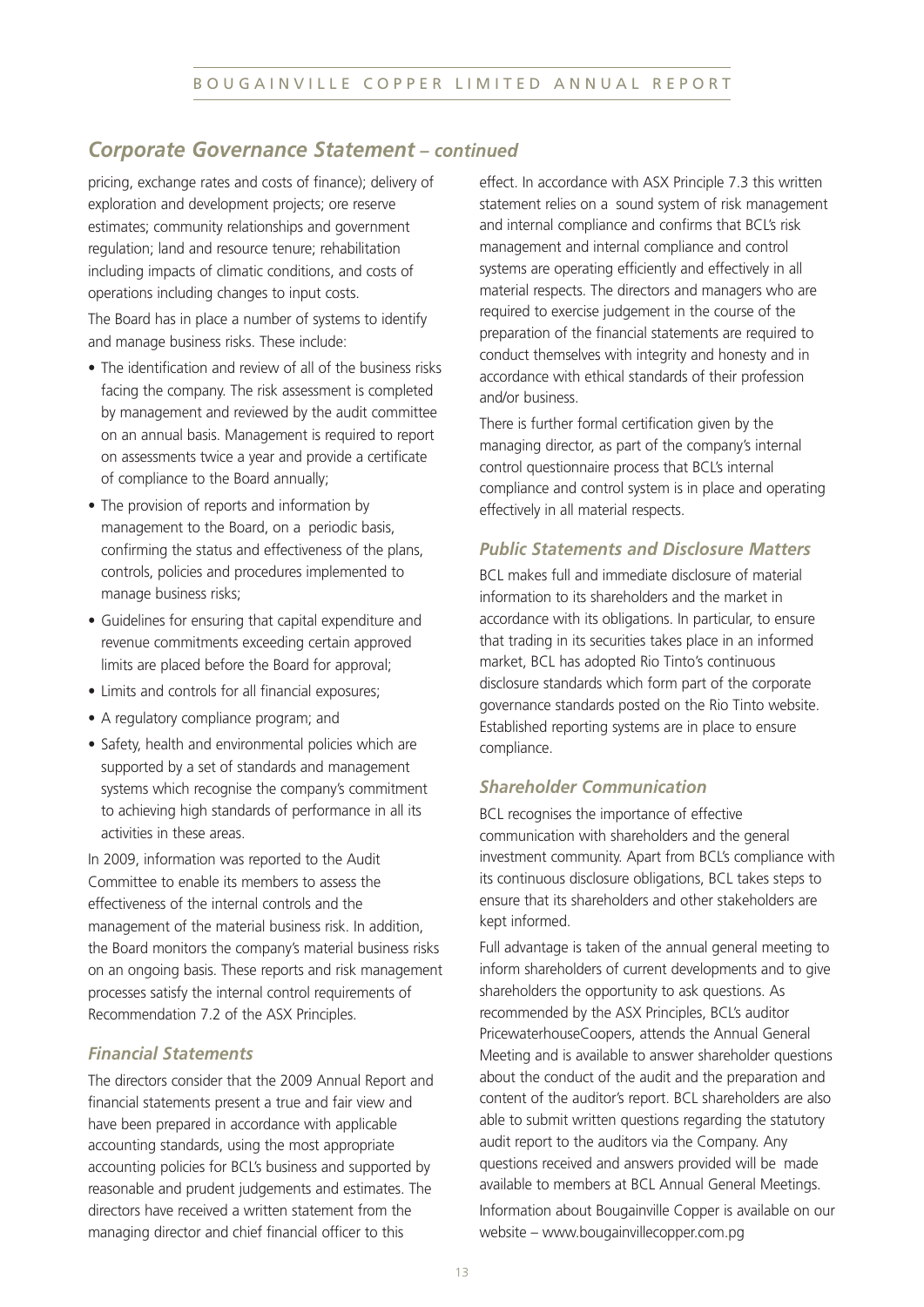# *Statement of Comprehensive Income*

| Bougainville Copper Limited year ended 31 December 2009                  |                | 2009     | 2008       |
|--------------------------------------------------------------------------|----------------|----------|------------|
|                                                                          | <b>Notes</b>   | K'000    | K'000      |
| <b>Income</b>                                                            |                |          |            |
| Interest                                                                 |                | 603      | 974        |
| Realised gain on disposal of investments                                 |                | 6,358    |            |
| Exchange gains                                                           | 5              | 3,178    |            |
| <b>Dividends</b>                                                         |                | 6,529    | 8,053      |
|                                                                          |                | 16,668   | 9,027      |
| <b>Costs and expenses</b>                                                |                |          |            |
| General and administration expenses                                      | $\overline{2}$ | (7,661)  | (9, 176)   |
| Exchange losses                                                          | 5              | (306)    | (4,637)    |
|                                                                          |                | (7, 967) | (13, 813)  |
| Profit (loss) before tax                                                 |                | 8,701    | (4,786)    |
| Income tax                                                               | $\overline{4}$ |          |            |
| <b>Profit (loss) after tax</b>                                           |                | 8,701    | (4,786)    |
| <b>Other comprehensive income</b>                                        |                |          |            |
| Increase (decrease) in fair value of available-for-sale financial assets |                | 63,564   | (105, 986) |
| Total comprehensive income for the year                                  |                | 72,265   | (110, 772) |
|                                                                          |                |          |            |
| Basic and diluted earnings per share (toea)                              |                | 2.17     | (1.19)     |

# *Statement of Changes in Equity*

|                                                           | Paid up<br>capital | Asset<br>revaluation<br>reserve | Fair<br>value<br>reserve | Accumulated<br>losses | <b>Total</b> |
|-----------------------------------------------------------|--------------------|---------------------------------|--------------------------|-----------------------|--------------|
|                                                           | K'000              | K'000                           | K'000                    | K'000                 | K'000        |
| Brought forward at 01.01.08<br>Total comprehensive income | 401,063            | 31,276                          | 86,859                   | (115, 164)            | 404,034      |
| for the year                                              |                    |                                 | (105, 986)               | (4,786)               | (110, 772)   |
| Balance at 31.12.08<br>Total comprehensive income         | 401,063            | 31,276                          | (19, 127)                | (119,950)             | 293,262      |
| for the year                                              |                    |                                 | 63,564                   | 8,701                 | 72,265       |
| Balance at 31.12.09                                       | 401,063            | 31,276                          | 44,437                   | (111, 249)            | 365,527      |

All amounts are expressed in Papua New Guinea kina. Rounding to the nearest thousand kina has been adopted. The Notes on pages 17 to 26 form part of these accounts and are to be read in conjunction with them.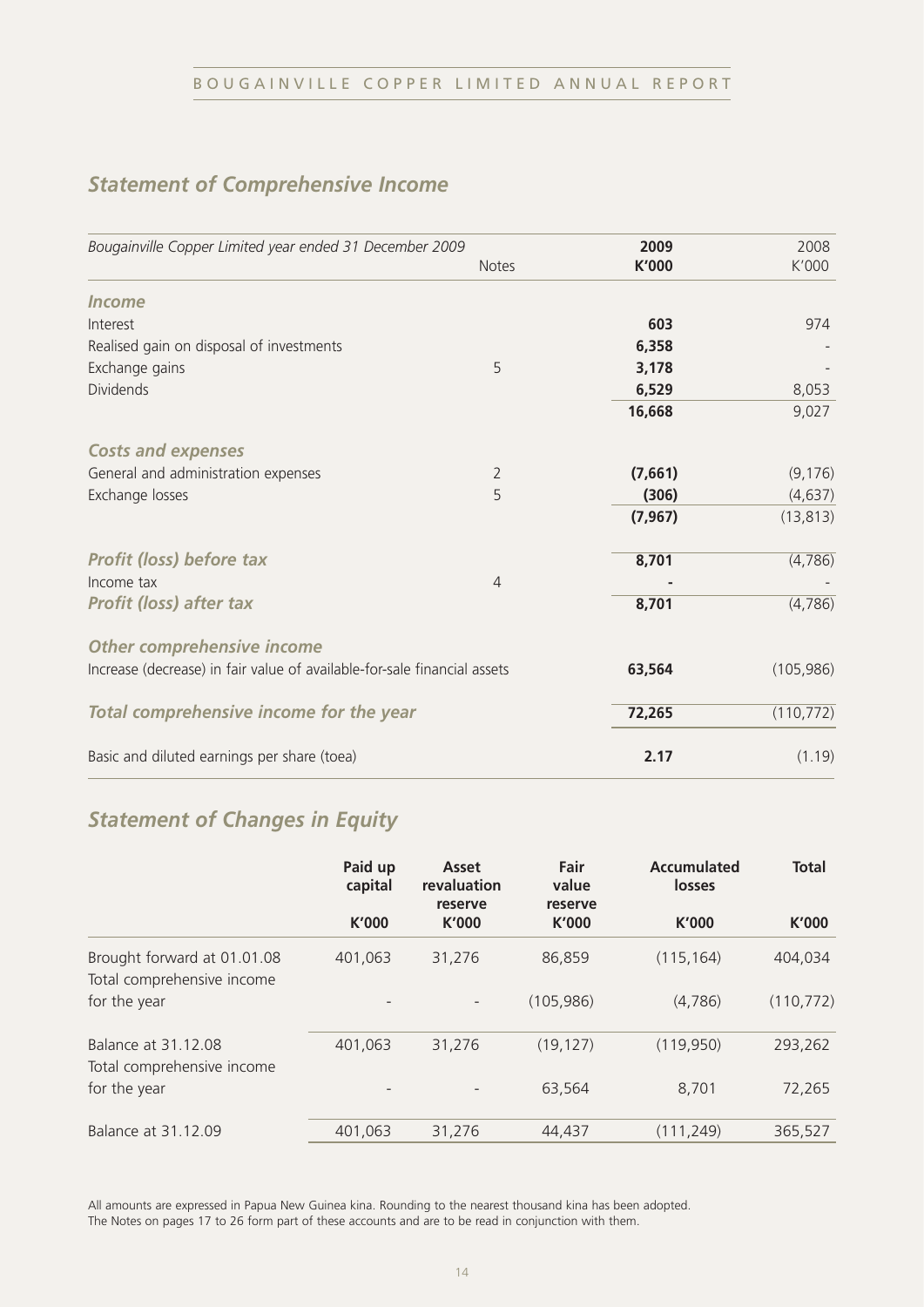# *Balance Sheet*

| Bougainville Copper Limited at 31 December 2009              |       | 2009       | 2008      |
|--------------------------------------------------------------|-------|------------|-----------|
|                                                              | Notes | K'000      | K'000     |
| <b>Funds employed:</b>                                       |       |            |           |
| <b>Shareholders' Funds</b>                                   |       |            |           |
| Ordinary shares                                              | 11    | 401,063    | 401,063   |
| Asset revaluation reserve                                    | 9     | 31,276     | 31,276    |
| Fair value reserve                                           | 12    | 44,437     | (19, 127) |
| <b>Accumulated losses</b>                                    |       | (111, 249) | (119,950) |
|                                                              |       | 365,527    | 293,262   |
| <b>Non-Current Liabilities</b>                               |       |            |           |
| Provisions                                                   | 6(b)  | 22,073     | 22,073    |
| Other payables                                               | 6(b)  | 4,517      | 4,517     |
| Income tax                                                   | 4(b)  | 6,759      | 6,759     |
|                                                              |       | 33,349     | 33,349    |
| <b>Current Liabilities</b>                                   |       |            |           |
| Trade payables                                               | 6(a)  | 2,770      | 1,142     |
| <b>Total Funds</b>                                           |       | 401,646    | 327,753   |
| These funds are represented by:<br><b>Non-Current Assets</b> |       |            |           |
| Available-for-sale financial assets                          | 3     | 145,672    | 98,753    |
| Other receivables                                            | 10(b) | 3,909      | 3,909     |
| Mine assets                                                  | 8     | 197,894    | 197,894   |
|                                                              |       | 347,475    | 300,556   |
| <b>Current Assets</b>                                        |       |            |           |
| Cash and cash equivalents                                    |       | 438        | 968       |
| Held-to-maturity financial assets                            | 7     | 36,210     | 8,704     |
| Other receivables                                            | 10(a) | 17,523     | 17,525    |
|                                                              |       | 54,171     | 27,197    |
| <b>Total Assets</b>                                          |       | 401,646    | 327,753   |

Details of contingent liabilities and assets are shown in Note 14. All amounts are expressed in Papua New Guinea kina. Rounding to the nearest thousand kina has been adopted. The Notes on pages 17 to 26 form part of these accounts and are to be read in conjunction with them.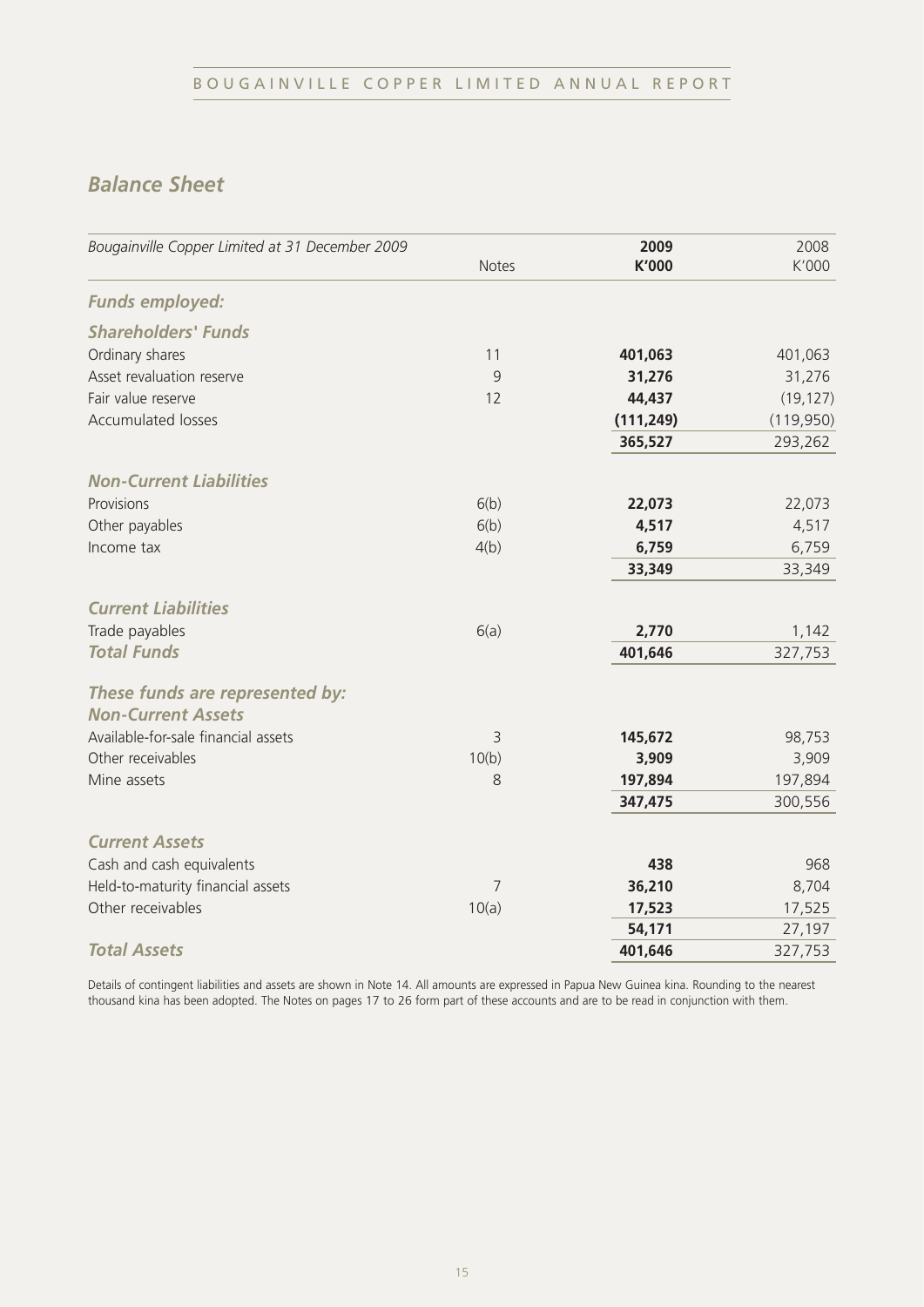# *Statement of Cash Flows*

| Bougainville Copper Limited year ended 31 December 2009      | 2009<br>K'000 | 2008<br>K'000 |
|--------------------------------------------------------------|---------------|---------------|
| <b>Cash flows from operating activities</b>                  |               |               |
| Payments to suppliers                                        | (6, 360)      | (10, 163)     |
| Interest received                                            | 626           | 979           |
| Dividends received                                           | 6,529         | 8,053         |
| Net operating cash flows                                     | 795           | (1, 131)      |
| <b>Cash flows from investing activities</b>                  |               |               |
| Proceeds from available-for-cash financial assets            | 23,003        |               |
| Increment in held-to-maturity investments                    | (532)         | (979)         |
| Proceeds/(Purchases) held-to-maturity investments            | (24, 882)     | 3,126         |
| Net investing cash flows                                     | (2, 411)      | (2, 147)      |
| Net increase/(decrease) in cash and cash equivalents         |               |               |
| Net cash flow                                                | (1,616)       | 1,016         |
| Cash and cash equivalents at beginning of year               | 968           | 358           |
| Effect of exchange rate changes on cash and cash equivalents | 1,086         | (406)         |
| Cash and cash equivalents at end of year                     | 438           | 968           |

All amounts are expressed in Papua New Guinea kina. Rounding to the nearest thousand kina has been adopted. The Notes on pages 17 to 26 form part of these accounts and are to be read in conjunction with them.

For, and on behalf of, the board.

 $\approx$ 

**P R Taylor J E Leahy** Chairman & Managing Director Director

10 February 2010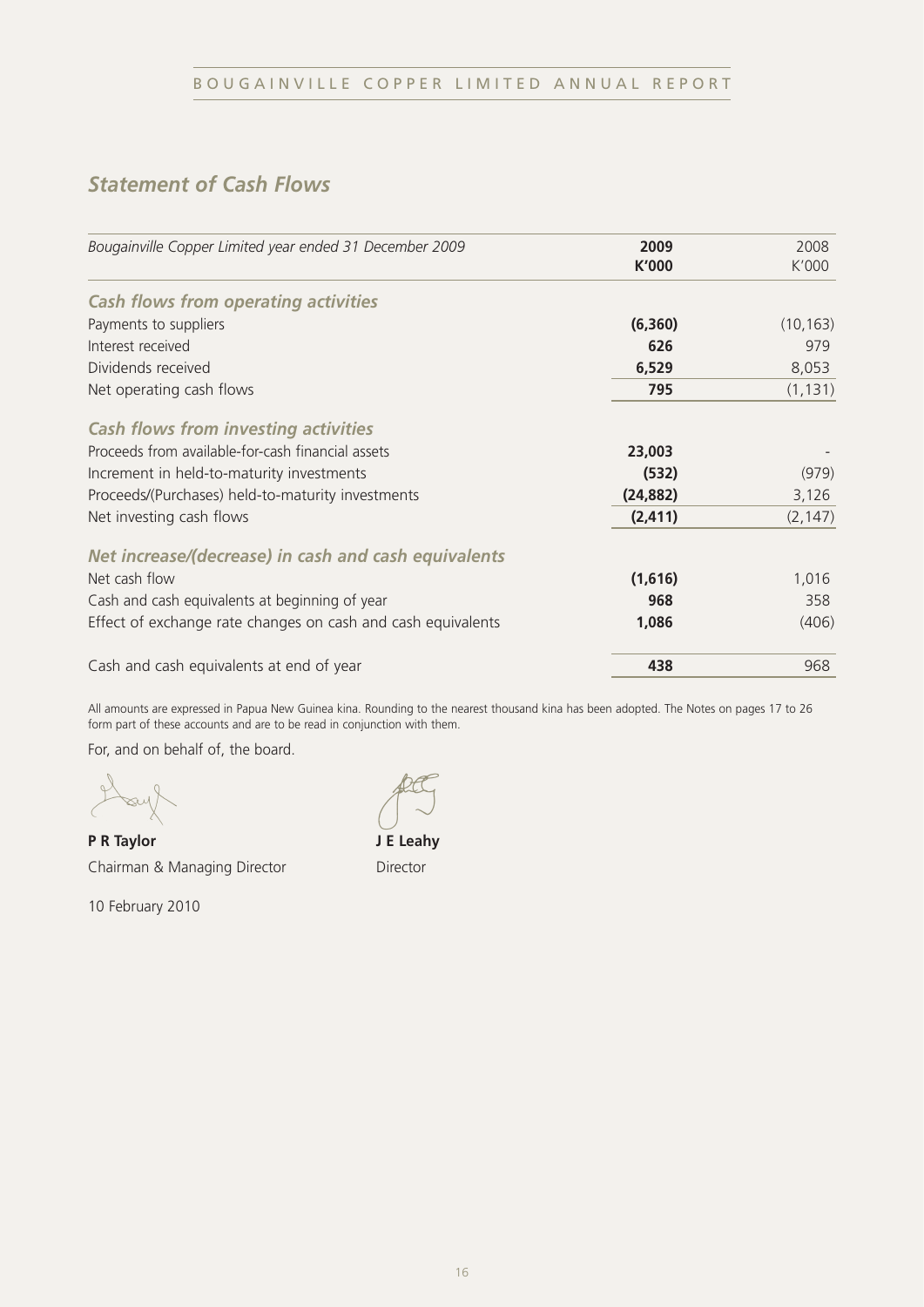## *Notes to Accounts*

*These notes form part of the 2009 accounts of Bougainville Copper Limited and should be read in conjunction with them.*

These notes form part of the 2009 accounts of Bougainville Copper Limited and should be read in conjunction with them.

The principal accounting policies applied in the preparation of these financial statements are set out below. Accounting policies relevant to mining operations are not presented due to mining operations having ceased in 1989. These policies have been consistently applied to all years presented, unless otherwise stated.

## *1.(a) Basis of Preparation*

The financial statements of Bougainville Copper Limited have been prepared in accordance with International Financial Reporting Standards (IFRS) and the PNG Companies Act 1997. The financial statements have been prepared under the historical cost convention, as modified by revaluation of available-for-sale financial assets.

The preparation of financial statements in conformity with IFRS requires the use of certain critical accounting estimates. It also requires management to exercise its judgment in the process of applying the company's accounting policies. The areas involving a higher degree of judgment or complexity, or areas where assumptions and estimates are significant to the financial statements, are disclosed in the accounting policy note on significant risks and uncertainties.

Standards, amendments and interpretations to existing standards that are not yet effective have not been early adopted by the company.

#### *1.(b) Accounting Policies Mine Assets:*

As a consequence of cessation of mining activities in 1989, an impairment loss of K350 million was made for deterioration, damage or pilferage of company assets on Bougainville. The accuracy of that provision cannot be proved because the lack of access to Bougainville prevents a detailed assessment of the nature or extent of those losses. No depreciation charge or increase to the impairment loss has been made since 1991. The Directors consider that any further review of the impairment loss at this time would be completely arbitrary because of the continuing lack of access to the mine.

#### *Taxation:*

The income tax expense or revenue for the period is the tax payable on the current period's taxable income based on the applicable income tax rate for each jurisdiction adjusted by changes in deferred tax assets and liabilities attributable to temporary differences and to unused tax losses.

Deferred income tax is provided in full, using the liability method, on temporary differences arising between the tax base of assets and liabilities and their carrying amounts in the consolidated financial statements.

Deferred tax assets are recognised for deductible temporary differences and unused tax losses only if it is probable that future taxable amounts will be available to utilise those temporary differences and losses.

Deferred tax assets and liabilities are offset when there is a legally enforceable right to offset current tax assets and liabilities and when the deferred tax balances related to the same taxation authority. Current tax assets and tax liabilities are offset where the entity has a legally enforceable right to offset and intends either to settle on a net basis, or to realise the asset and settle the liability simultaneously.

## *Foreign Currency Translation:*

(i) Functional and presentation currency

Items included in the financial statements of the company are measured using the currency of the primary economic environment in which the entity operates ("the functional currency"). The financial statements are presented in PNG Kina, which is the company's functional and presentation currency.

(ii) Transactions and balances

Foreign currency transactions are translated into functional currency using the exchange rates prevailing at the dates of transactions. Foreign exchange gains and losses resulting from the settlement of such transactions and translation at year end exchange rates of monetary assets and liabilities determined in foreign currencies are recognised in the income statement.

#### *Provisions:*

Provisions for compensation, rehabilitation and stabilisation are recognised when the company has a present legal or constructive obligation as a result of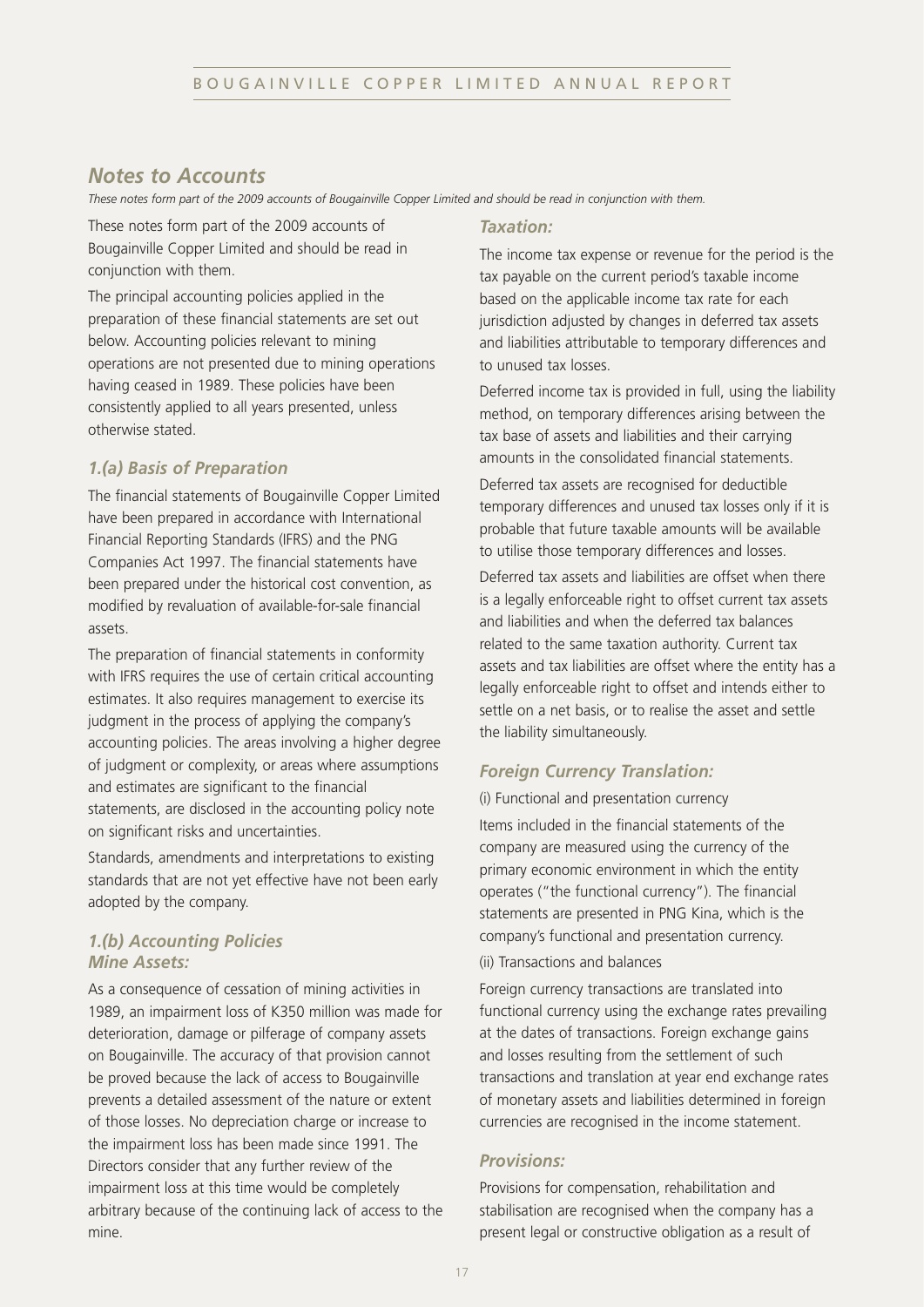past events; it is more likely than not that an outflow of resources will be required to settle the obligation; and the amount has been reliably estimated. Provisions are not recognised for future operating losses.

#### *Investments:*

#### (i) Available-for-sale financial assets

Investments in marketable equity securities (shares in other corporations) are classified as "available-for-sale financial assets". Investments intended to be held for an indefinite period of time, which may be sold in response to needs for liquidity or changes in interest rates, are classified as available-for-sale; these are included in non-current assets unless management has the express intention of holding the investments for less than 12 months from the balance sheet date or unless they will need to be sold to raise operating capital, in which case they are included in current assets. Management determines the appropriate classification of its investments at the time of the purchase and reevaluates such designation on a regular basis.

All purchases and sales of investments are recognised on the trade date, which is the date that the company commits to purchase or sell the asset. Cost of purchase includes transaction costs. Available-for-sale investments are subsequently carried at fair value. Changes in the fair value of available-for-sale investments are recognised as a separate component of equity until the investment is sold, or until the investment is determined to be impaired, at which time the cumulative gain or loss previously reported in equity is included in the income statement. For investments that are actively traded in organised financial markets, fair value is determined by reference to the Australian Securities Exchange quoted market bid prices at the close of business on the balance sheet date.

#### (ii) Held-to-maturity financial assets

Held-to-maturity investments are non-derivative financial assets with fixed or determinable payments and fixed maturities that the company's management has the positive intention and ability to hold to maturity. These are measured at cost with accrued interest included in other receivables.

#### *Cash and Cash Equivalents:*

Cash and cash equivalents comprises cash on hand,

deposits held at call with banks, and bank deposits and treasury bills with original maturities of three months or less.

#### *Revenue Recognition:*

Interest income is recognised on a time-proportion basis using the effective interest method.

Dividend income is recognised when the right to receive payment is established.

## *1.(c) Critical Accounting Estimates and Assumptions*

#### (i) Carrying Value of Mine Assets

Mine production was suspended on 15 May 1989 because of attacks on employees. Following repeated instances of damage to mine facilities and the power line and further attacks on employees, it became necessary to evacuate all remaining company personnel from Bougainville early in 1990. There continues to be uncertainty surrounding the future of the Panguna mine. Since the withdrawal of company personnel from Bougainville was completed on 24 March 1990, there has been no care and maintenance of the company's assets. Considerable deterioration of the assets has occurred in the intervening period, because of this lack of care and maintenance, their exposure to the elements, vandalism, pilferage and militant action. However, as access to the mine site has not been possible, the extent of the necessary write-downs is not capable of reliable measurement or estimation.

With the passage of time, it became clear that a major write-down of assets from their pre-closure levels would be required. To allow for this future write-down, the directors made a impairment loss in 1991 for deterioration, damage and pilferage of K350 million, with this sum being classified as an extraordinary item.

The exact quantum of this provision should not be viewed as a precise calculation reflecting an accurate estimate of the present value of losses or likely costs of repair. Rather, the reduction in carrying value should be seen as a broad estimate of the total service potential likely to have been lost to the operation in respect of the whole inventory of assets carried in the books.

While directors have made this provision in good faith based on the limited information available to them, it must be recognised that the actual extent of the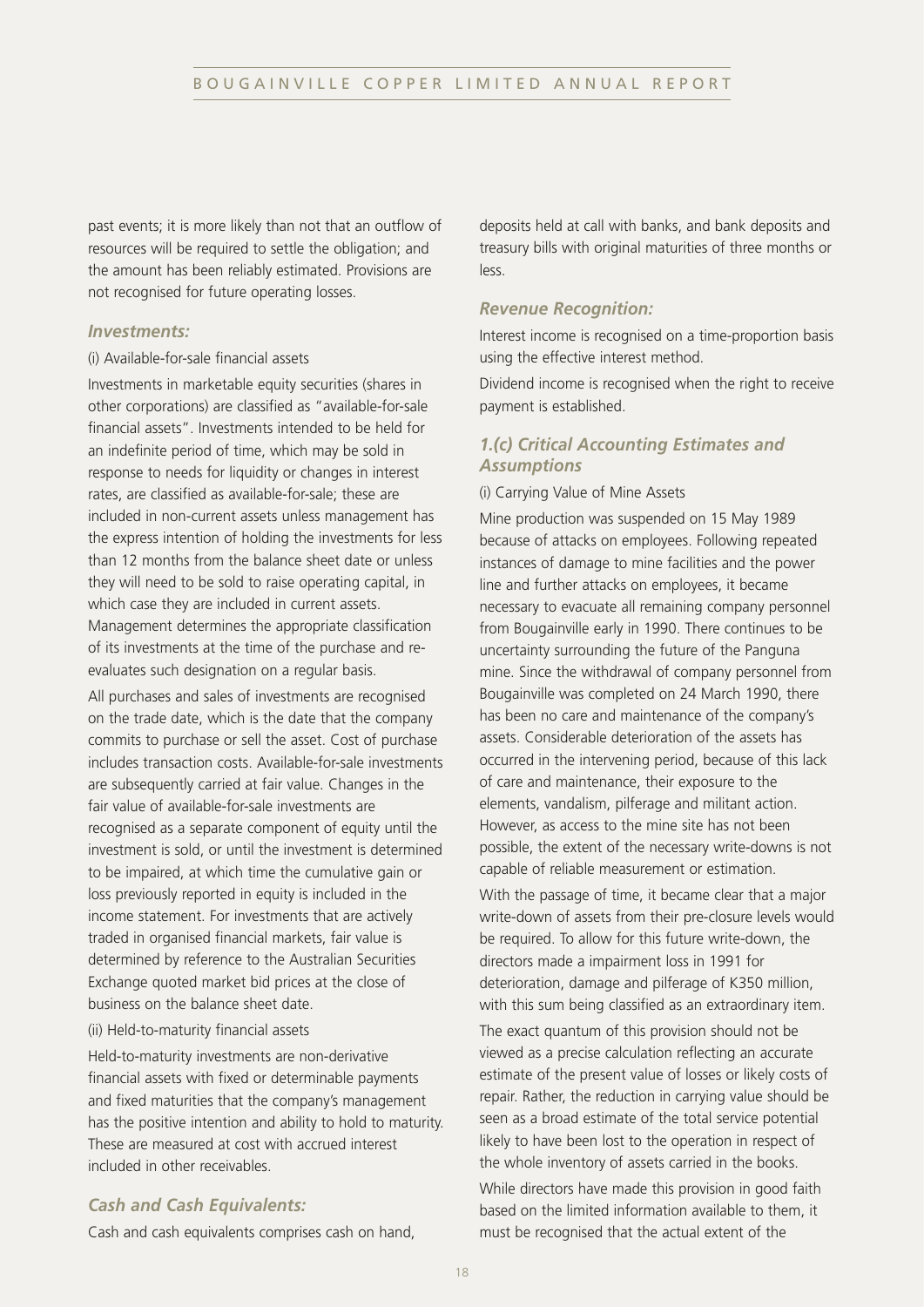necessary write-downs can only be established when access to the mine site by appropriate company representatives is again possible. Accordingly, the 1991 provision may eventually prove to be above or below the sum that is necessary to reflect these losses. The directors believe that in the absence of reliable information and the lack of a more suitable alternative, this is the only appropriate basis to use.

#### (ii) Income Taxes

Refer to Note 10 and 14 for information regarding the company's ongoing tax dispute with the IRC.

### *1.(d) Rounding of Amounts*

All amounts have been rounded off to the nearest K'000, unless otherwise stated.

### *1.(e) Capital Risk Management*

The company's objectives when managing capital are to safeguard the company's ability to continue as a going concern in order to provide returns for shareholders and benefits for other stakeholders and to maintain an optimal capital structure to reduce the cost of capital. In order to maintain or adjust the capital structure, the company may adjust the amount of dividends paid to shareholders, return capital to shareholders, issue new shares or sell assets to reduce debt.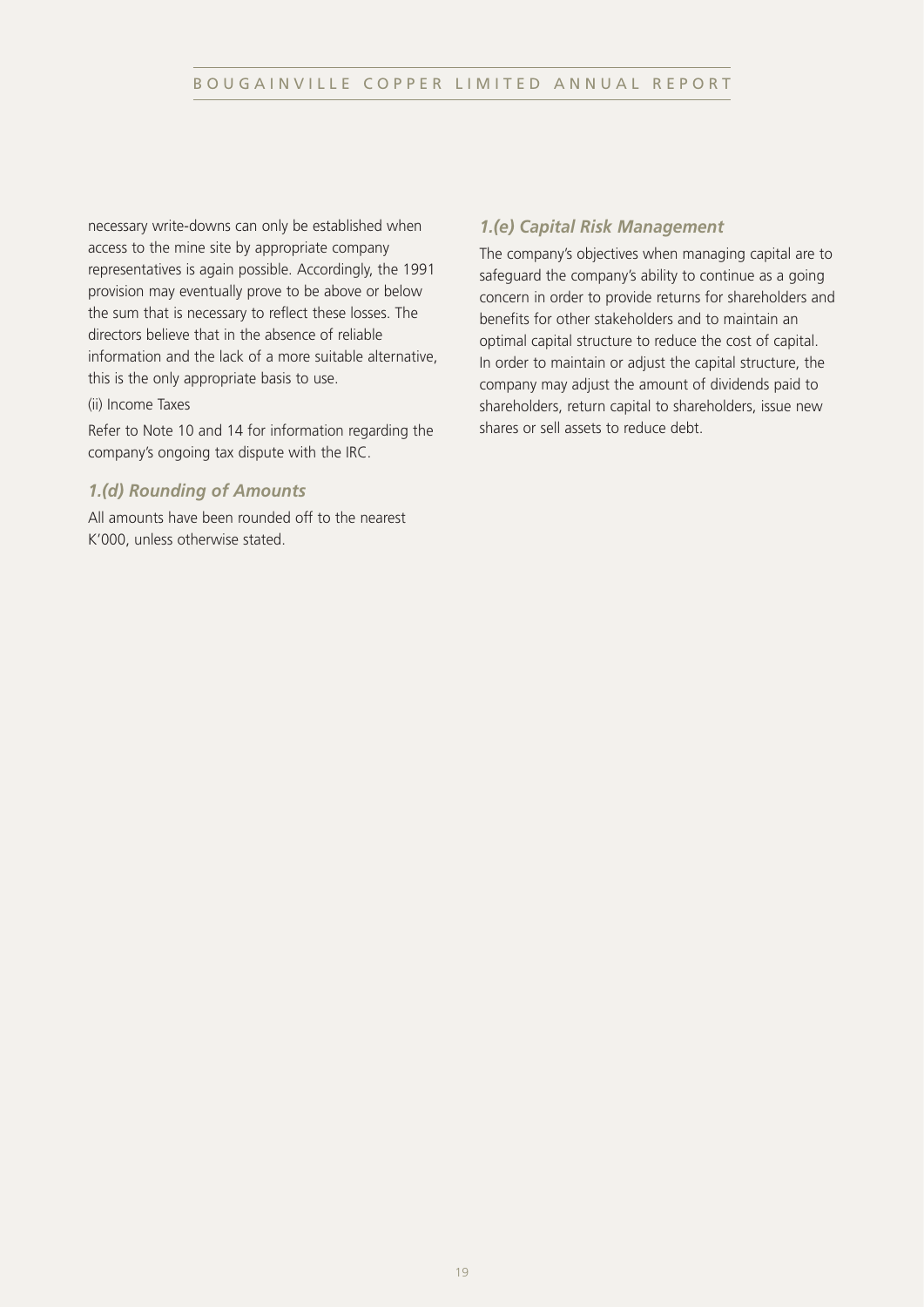| Bougainville Copper Limited year ended 31 December 2009                                                                                                                                                                                                                                                                      | 2009<br>K'000                         | 2008<br>K'000         |
|------------------------------------------------------------------------------------------------------------------------------------------------------------------------------------------------------------------------------------------------------------------------------------------------------------------------------|---------------------------------------|-----------------------|
| 2. General and administrative expenses                                                                                                                                                                                                                                                                                       |                                       |                       |
| Remuneration of Directors (Note 13)                                                                                                                                                                                                                                                                                          | 2,001                                 | 2,069                 |
| Auditors' remuneration<br>- auditing the accounts                                                                                                                                                                                                                                                                            | 75                                    | 60                    |
| - taxation services                                                                                                                                                                                                                                                                                                          | 71                                    | 128                   |
| - other                                                                                                                                                                                                                                                                                                                      | 11                                    |                       |
| Insurance                                                                                                                                                                                                                                                                                                                    | 200                                   | 160                   |
| Management fees - related party (Note 18)                                                                                                                                                                                                                                                                                    | 2,357                                 | 3,242                 |
| Legal Fees - IRC tax case                                                                                                                                                                                                                                                                                                    | 1,490                                 | 1,376                 |
| Mining Lease Rents                                                                                                                                                                                                                                                                                                           | 50                                    | 85                    |
| Corporate Subscriptions                                                                                                                                                                                                                                                                                                      | 124                                   | 143                   |
| Goods and Services Tax                                                                                                                                                                                                                                                                                                       | 366                                   | 326                   |
| Other general and administrative expenses                                                                                                                                                                                                                                                                                    | 916                                   | 1,587                 |
|                                                                                                                                                                                                                                                                                                                              | 7,661                                 | 9,176                 |
| 3. Available-for-sale financial assets<br><b>Non-current</b>                                                                                                                                                                                                                                                                 |                                       |                       |
| At fair value                                                                                                                                                                                                                                                                                                                |                                       |                       |
| Opening balance<br>Movement in Fair Value Reserve<br>Disposal of Available-for-sale financial assets<br>Gain on disposal of Available-for-sale financial assets                                                                                                                                                              | 98,753<br>63,564<br>(23,003)<br>6,358 | 204,739<br>(105, 986) |
| Closing balance                                                                                                                                                                                                                                                                                                              | 145,672                               | 98,753                |
| Original cost when purchased<br>Opening balance<br>Cost of Available-for-sale financial assets disposed<br>Fair Value Reserve year end balance                                                                                                                                                                               | 117,880<br>(16, 645)<br>44,437        | 117,880<br>(19, 127)  |
| Closing Balance                                                                                                                                                                                                                                                                                                              | 145,672                               | 98,753                |
| Available-for-sale financial assets consist of investments in ordinary shares, and therefore have no fixed maturity date<br>or coupon rate.<br>4. Taxation<br>(a) The following reconciliation discloses the items which caused the charge for<br>income tax in the income statement to vary from the income tax prima facie |                                       |                       |
| payable on reported earnings:<br>Operating profit /(loss) before taxation                                                                                                                                                                                                                                                    | 8,701                                 | (4,786)               |
| Prima facie income tax @ 30 per cent                                                                                                                                                                                                                                                                                         | (2,610)                               | (1,436)               |
| Future tax benefit now recognised                                                                                                                                                                                                                                                                                            | 2,610                                 | 1,436                 |
| Income tax expense                                                                                                                                                                                                                                                                                                           |                                       |                       |

(b) An agreement between the Independent State of Papua New Guinea and Rio Tinto Limited provides for the deferral of income tax payable of K6,759,000 in respect of the 1989 year until certain criteria have been met following successful recommencement of operations.

(c) The future income tax benefit relating to tax losses has not been brought to account because their realisation is not probable.

Available tax losses carried forward amount to K106,003,779 (2008: K105,192,315).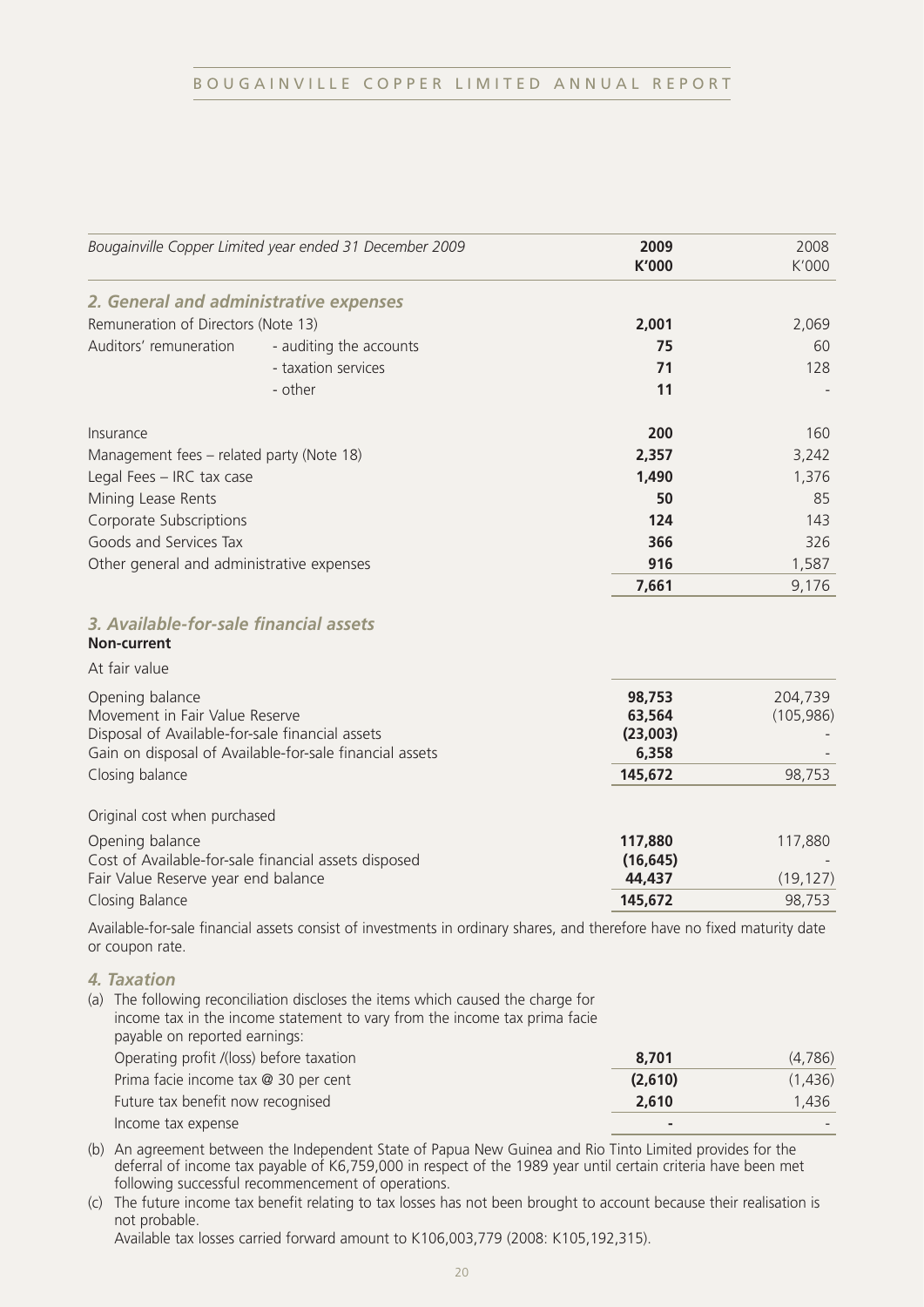## BOUGAINVILLE COPPER LIMITED ANNUAL REPORT

|     | Bougainville Copper Limited year ended 31 December 2009                                                                                                                                                                                                                                           | 2009<br>K'000 | 2008<br>K'000 |
|-----|---------------------------------------------------------------------------------------------------------------------------------------------------------------------------------------------------------------------------------------------------------------------------------------------------|---------------|---------------|
|     | <b>5. Exchange Fluctuation</b>                                                                                                                                                                                                                                                                    |               |               |
|     | (a) The net exchange gain/(loss) reflected in earnings arose                                                                                                                                                                                                                                      |               |               |
|     | from overseas held-to-maturity financial assets:                                                                                                                                                                                                                                                  |               |               |
|     | Gain                                                                                                                                                                                                                                                                                              | 3,178         |               |
|     | Loss                                                                                                                                                                                                                                                                                              | (306)         | (4,637)       |
|     |                                                                                                                                                                                                                                                                                                   | 2,872         | (4,637)       |
| (b) | Foreign currency amounts included in current assets, non-current assets,                                                                                                                                                                                                                          |               |               |
|     | current liabilities and non-current liabilities that are not effectively hedged are:                                                                                                                                                                                                              |               |               |
|     | Current assets                                                                                                                                                                                                                                                                                    | 36,648        | 9,672         |
|     | Non-current assets                                                                                                                                                                                                                                                                                | 145,675       | 98,753        |
|     | Current liabilities                                                                                                                                                                                                                                                                               |               | 111           |
|     | Non-current liabilities                                                                                                                                                                                                                                                                           |               |               |
|     | Kina equivalent of Australian dollars                                                                                                                                                                                                                                                             |               |               |
|     | <b>6. Liabilities</b>                                                                                                                                                                                                                                                                             |               |               |
|     | Trade payables                                                                                                                                                                                                                                                                                    |               |               |
|     | (a) Current                                                                                                                                                                                                                                                                                       |               |               |
|     | Provision for care and maintenance                                                                                                                                                                                                                                                                | 830           | 830           |
|     | Trade creditors                                                                                                                                                                                                                                                                                   | 10            |               |
|     | Related corporations (Note 18)                                                                                                                                                                                                                                                                    | 1,930         | 312           |
|     |                                                                                                                                                                                                                                                                                                   | 2,770         | 1,142         |
|     | (b) Non-current                                                                                                                                                                                                                                                                                   |               |               |
|     | Other payables                                                                                                                                                                                                                                                                                    | 4,517         | 4,517         |
|     | Payables that have been carried forward since the suspension of mining operations have been<br>classified as non-current liabilities, as the directors consider they are unlikely to be settled within<br>the following year.                                                                     |               |               |
|     | Aged trade payables that are no longer considered payable have been written back.                                                                                                                                                                                                                 |               |               |
|     | Provision for compensation, rehabilitation and stabilisation                                                                                                                                                                                                                                      | 22,073        | 22,073        |
|     | The company has a provision for compensation, rehabilitation and<br>stabilisation for which it may be liable as a consequence of cessation of<br>operations. The directors consider that the provision held of K22.07 million is<br>adequate to cover claims for which the company may be liable. |               |               |
|     | 7. Held-to-Maturity Financial Assets                                                                                                                                                                                                                                                              |               |               |
|     | Opening balance                                                                                                                                                                                                                                                                                   | 8,704         | 14,291        |
|     | Interest received                                                                                                                                                                                                                                                                                 | 532           | 930           |
|     | Transfers from held-to maturity financial assets                                                                                                                                                                                                                                                  | (2,861)       | (7, 279)      |
|     | Additions to held-to-maturity financial assets                                                                                                                                                                                                                                                    | 27,743        | 4,202         |
|     | Exchange gains/(losses)                                                                                                                                                                                                                                                                           | 2,092         | (3,440)       |
|     | Closing balance                                                                                                                                                                                                                                                                                   | 36,210        | 8,704         |
|     |                                                                                                                                                                                                                                                                                                   |               |               |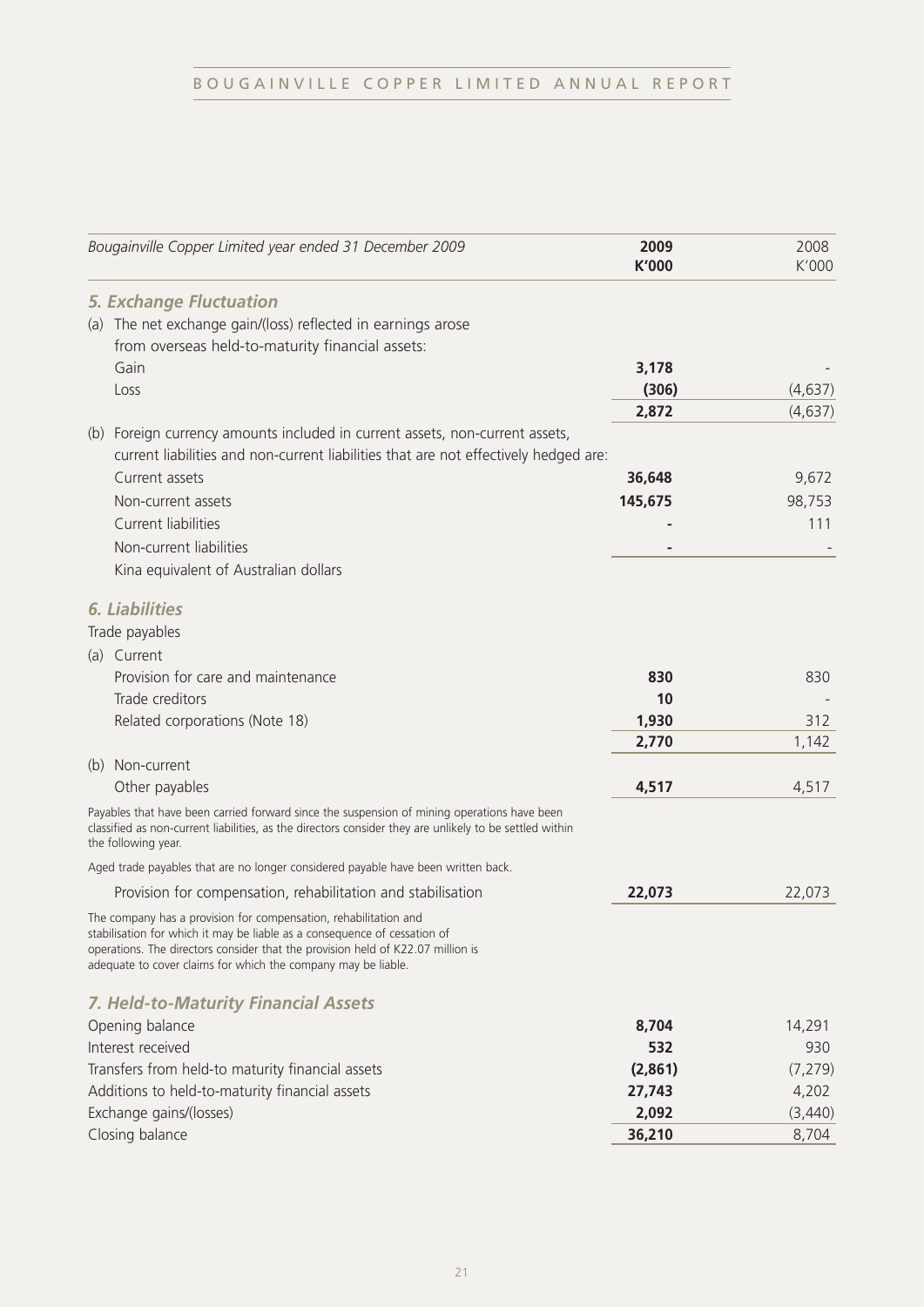| Bougainville Copper Limited year ended 31 December 2009 | 2009<br>K'000 | 2008<br>K'000 |
|---------------------------------------------------------|---------------|---------------|
| 8. Mine Assets                                          |               |               |
| (a) Mine development and buildings                      |               |               |
| - at directors' 1980 valuation                          | 292,165       | 292,165       |
| - Less accumulated depreciation                         | 159,721       | 159,721       |
|                                                         | 132,444       | 132,444       |
| - at cost                                               | 102,988       | 102,988       |
| Less accumulated depreciation                           | 38,664        | 38,664        |
|                                                         | 64,324        | 64,324        |
| Net mine development and buildings                      | 196,768       | 196,768       |
| (b) Plant, machinery & equipment                        |               |               |
| - at directors' 1980 valuation                          | 245,177       | 245,177       |
| - Less accumulated depreciation                         | 148,866       | 148,866       |
|                                                         | 96,311        | 96,311        |
| - at cost                                               | 304,486       | 304,486       |
| Less accumulated depreciation                           | 104,703       | 104,703       |
|                                                         | 199,783       | 199,783       |
| Net plant, machinery & equipment                        | 296,094       | 296,094       |
| (c) Mine property                                       |               |               |
| - at cost                                               | 62,121        | 62,121        |
| Less accumulated amortisation                           | 46,204        | 46,204        |
| Net mine property                                       | 15,917        | 15,917        |
| (d) Capitalised works in progress - at cost             | 29,112        | 29,112        |
| Total property, plant & equipment                       |               |               |
| - at cost or valuation                                  | 1,036,049     | 1,036,049     |
| Less accumulated depreciation/amortisation              | 498,158       | 498,158       |
| Net book value                                          | 537,891       | 537,891       |
| <b>Stores</b>                                           | 10,003        | 10,003        |
| Total mine assets                                       | 547,894       | 547,894       |
| Less impairment loss                                    | 350,000       | 350,000       |
| Net book value                                          | 197,894       | 197,894       |
| Reconciliation of Movement in Net Book Value            |               |               |
| Net Book Value at beginning of year<br>Additions        | 197,894       | 197,894       |
| Disposals                                               |               |               |
| Net Book Value at end of year                           | 197,894       | 197,894       |

The basis of valuation of these assets is set out in Note 1(b) of the accounts and attention is drawn to Note 1(a) titled "Basis of Preparation". Due to the loss of complete historical information following the suspension of mining operations it is not possible to reliably estimate the carrying amount that would have been included had mine assets been carried at original cost less accumulated depreciation.

#### *9. Asset Revaluation Reserve*

#### Asset revaluation reserve **31,276** 31,276

In 1980 mine assets were revalued by K300 million. A majority of the reserve created by this revaluation was distributed to shareholders by way of bonus shares leaving a residual amount as shown in this note that has been carried forward.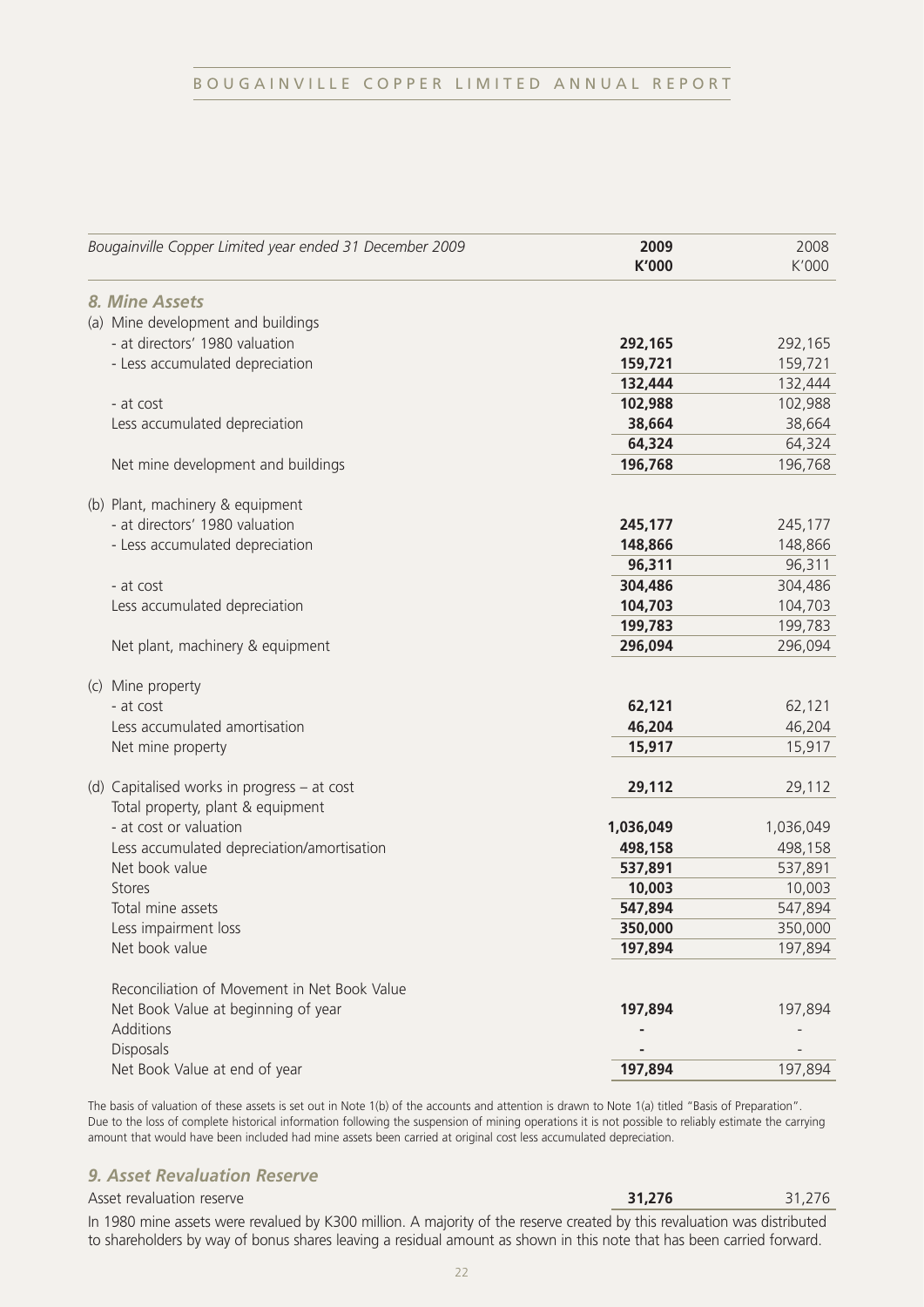| Bougainville Copper Limited year ended 31 December 2009 | 2009<br>K'000 | 2008<br>K'000 |
|---------------------------------------------------------|---------------|---------------|
| <b>10. Other Receivables</b>                            |               |               |
| (a) Current                                             |               |               |
| Sundry receivables                                      | 90            | 68            |
| Interest receivable                                     | 37            | 61            |
| Monies paid to the Supreme Court                        | 12,991        | 12,991        |
| Withholding tax receivable                              | 4,405         | 4,405         |
|                                                         | 17,523        | 17,525        |
| Non-current<br>(b)                                      |               |               |
| Other receivables                                       | 7,136         | 7,136         |
| Provision for doubtful debts                            | (3, 227)      | (3, 227)      |
|                                                         | 3,909         | 3,909         |

Receivables that have been carried forward since the suspension of mining operations have been classified as non-current assets, as the directors consider they are unlikely to be settled within the following year. A significant proportion of these other receivables are receivable from State owned entities, and are considered subject to offset on settlement against amounts owing to the State owned entities included in other payables (Note 6(b)). Long outstanding receivables that are no longer considered collectable have been written off.

The PNG Internal Revenue Commission (IRC) has disallowed BCL's claimed tax depreciation on its Bougainville Assets on the ground that BCL lost/surrendered control of its assets in 1990, and therefore the assets should have been totally depreciated in that year and that the availability of depreciation to offset against BCL's investment income has lapsed through the passage of time. The IRC has issued assessments on that basis. BCL's objections to the assessments were rejected by the IRC and BCL has appealed to the National Court. A hearing date is yet to be set. Our advisors and senior Australian counsel have advised there are good arguments in support of BCL on this matter and have a better than average chance of succeeding against the IRC.

The IRC issued garnishee notices under the Income Tax Act to all the PNG banks requiring them to pay any funds held by them for BCL to the IRC. BCL obtained an injunction preventing the execution of the garnishee but this injunction has since been dismissed. BCL appealed the dismissal of the injunction to the Supreme Court. The Supreme Court heard the appeal, and handed down its decision on the 2nd February 2007, and ordered that the funds being held by the court be paid to the IRC.

There were no significant changes in the state of affairs of the company during the year except on 13 August 2009 the National Court granted a summary judgement requiring payment of the amended assessments prior to the hearing of the substantive appeal against the tax assessments. BCL appealed to the Supreme Court on the National Court decision and on 19 October 2009 a stay was granted in relation to the National Court's decision.

The IRC lodged an appeal against the Supreme Court's stay order on 26 November 2009 which has yet to be heard.

The company believes that its position is supportable and the amounts paid are recoverable (refer also Note 14). Meanwhile the substantive appeal against the tax assessment is pending. In the event the IRC is successful, the impact would be a write off of monies paid to date to the IRC and recognition of any other liability arising from the Court's decision. In the event the court rules against the company or legislation is passed requiring payment, the company will face a substantial drain on its liquid assets. The latest assessment by the IRC of K45,889,606 represents K15,725,529 primary tax and the balance penalties and interest.

#### *11. Ordinary Shares*

The issued capital of the company is 401,062,500 ordinary shares fully paid. No change in issued capital occurred during 2009.

|                               | 2009   | 2008      |
|-------------------------------|--------|-----------|
| <b>12. Fair Value Reserve</b> | K'000  | K'000     |
| Fair value reserve            | 44.437 | (19, 127) |
|                               |        |           |

This reserve records movements for available-for-sale financial assets to fair value. Refer Note 1(b)(i) and Note 19(g) for calculations of 'fair value'.

#### *13. Remuneration of Directors*

Directors' remuneration, including the value of benefits, received during the year is as follows:

|                  | 2009<br>K'000            | 2008<br>K'000 |
|------------------|--------------------------|---------------|
| B R Alexander*** | $\overline{\phantom{a}}$ | 293           |
| R S Burns**      | 156                      | 72            |
| J E Leahy        | 163                      | 85            |
| P R Taylor*      | 1,519                    | 1,565         |
| I J Williams     | 163                      | 54            |
|                  | 2,001                    | 2,069         |

Mr Taylor is the Managing Director and is employed by the Rio Tinto Group which pays his salary and entitlements. A portion of the benefits are re-charged under the Management Services Agreement. The amount indicated in the above table is the proportion of the remuneration benefits which have been re-charged to the company.

\*\* Mr Burns retired from the Rio Tinto Group effective 31 July 2009 but remains on the board as an independent director. Prior to his retirement from the Rio Tinto<br>Group directors' fees of K103,282 were paid to Rio Tinto T directly to Mr Burns as directors' fees. (see Note 18)

\*\*\* Mr Alexander retired on 8 May 2008. He was paid K31,323 in director's fees and K261,391 in retirement benefits during the 2008 reporting period.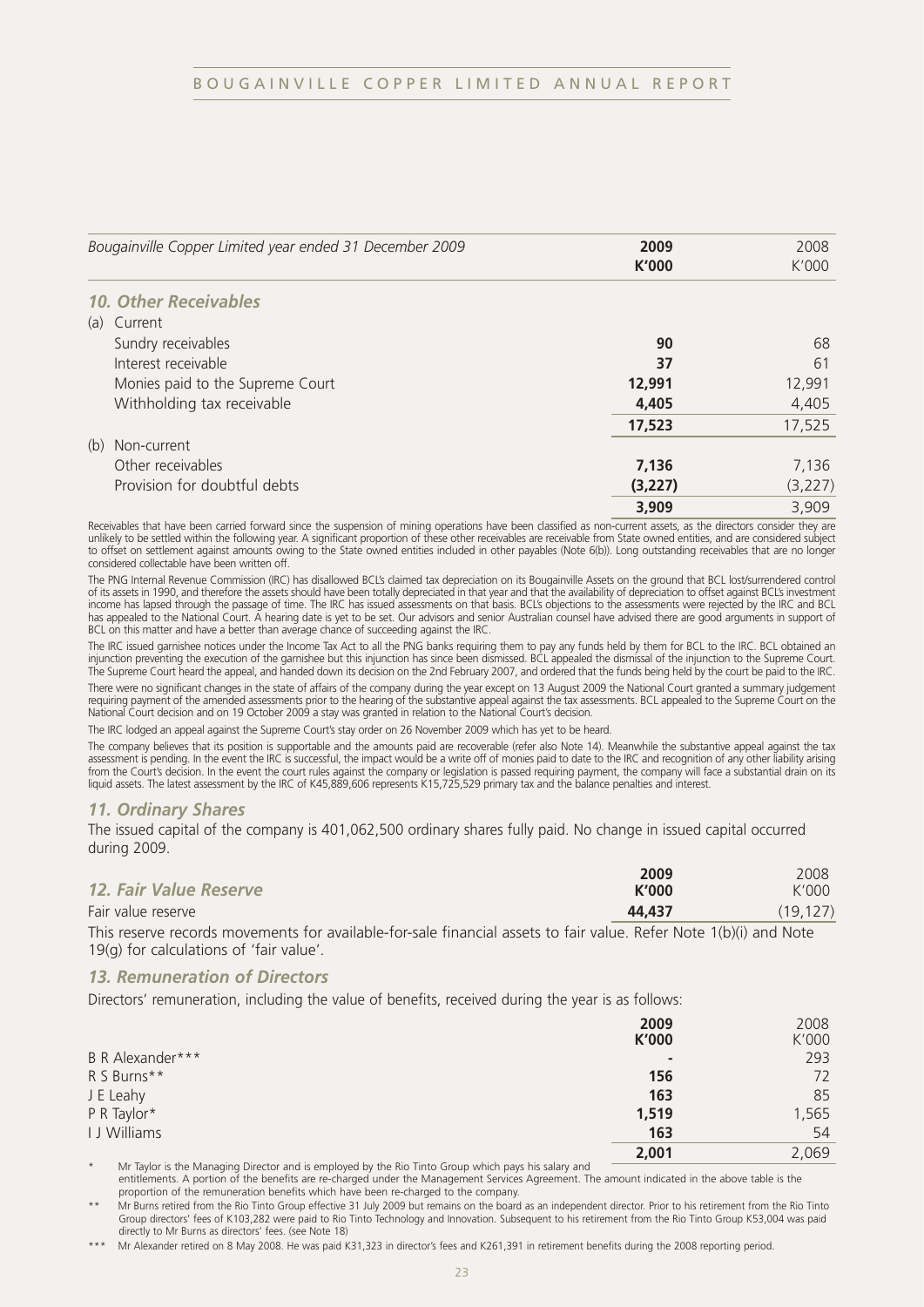#### *Bougainville Copper Limited year ended 31 December 2009*

#### *14. Contingent liabilities and assets*

Bougainville Copper Limited is defendant to an action commenced in the National Court by two plaintiffs seeking declarations that they are the lawful representatives of the mine site and the tailings disposal area landowners and that the Mining Warden is the proper judicial officer to determine what, if any, compensation is due to landowners for the period since the suspension of mining operations. The company has made a provision in its accounts to cover an award of landowner compensation.

The Internal Revenue Commission conducted an audit over several months as reported in 2003's annual report. The audit covered the period from 1990 to 2002 inclusive. The Internal Revenue Commission has issued amended assessments claiming additional tax of K15.8 million and penalties of K30.1 million arising out of the audit. BCL's tax returns for those and all other years were prepared on BCL's considered view of the appropriate tax law. BCL believes its view of the law is correct and accordingly no provision has been recognised for these amounts (refer Note 10). The company has received expert advice on the matter including that of senior Australian legal counsel. The company has lodged formal objections and will strenuously defend the claim.

The directors do not expect the company to suffer any material loss as a result of the cancellation of purchase orders for either revenue or capital contracts.

#### *15. Mining Tenements*

The company holds 100 per cent interest in leases: 1, B9, B6, B8, B7, B2, B10, B3; and prospecting authorities: 1, 2, 3, 4, 5, 6, 7A and 7B on Bougainville Island.

#### *16. Holding company*

The holding company is Rio Tinto Limited (incorporated in Australia).

#### *17. Segmental Information*

The company carried on investment activities during the year. Its assets are the Panguna mine and associated facilities on Bougainville Island, Papua New Guinea, cash and equities listed on the Australian Securities Exchange.

#### *18. Related Party Transactions*

Transactions with directors are disclosed in Note 13.

In 2009 the company paid fees of K2,137,742 (2008: K1,693,957) for the provision of office space, staff and related services to Rio Tinto Minerals (PNG) Limited and K219,110 (2008: K3,241,998) for the order of magnitude studies and Directors' fees for Mr. R Burns, prior to his retirement from the Rio Tinto Group, to Rio Tinto Technology and Innovation.

The following amounts remained outstanding and payable at the balance date:

| Total                               | 1,930                    | 312   |
|-------------------------------------|--------------------------|-------|
| Rio Tinto Technology and Innovation | $\overline{\phantom{a}}$ | 111   |
| Rio Tinto Minerals (PNG) Limited    | 1,930                    | 201   |
|                                     | K'000                    | K'000 |
|                                     | 2009                     | 2008  |

The company signed a A\$25 million loan facility during the year with Rio Tinto Limited to be used if and when required. The loan facility is available until 15 March 2010.

Interest on the advance will occur from day to day at the rate determined by the lender, being the average bid rate for bills having a tenor closest to that period as displayed in page "BBSY" of the Reuters Monitor system as near as practical to 10.30 am (Melbourne time) on the first day of the interest plus 2.35% per annum.

The company has entered into a Deed of Charge over its assets as security for the loan facility.

There has to date been no drawdown of this loan facility.

With the exception of the above the company did not enter into any other transactions with related parties.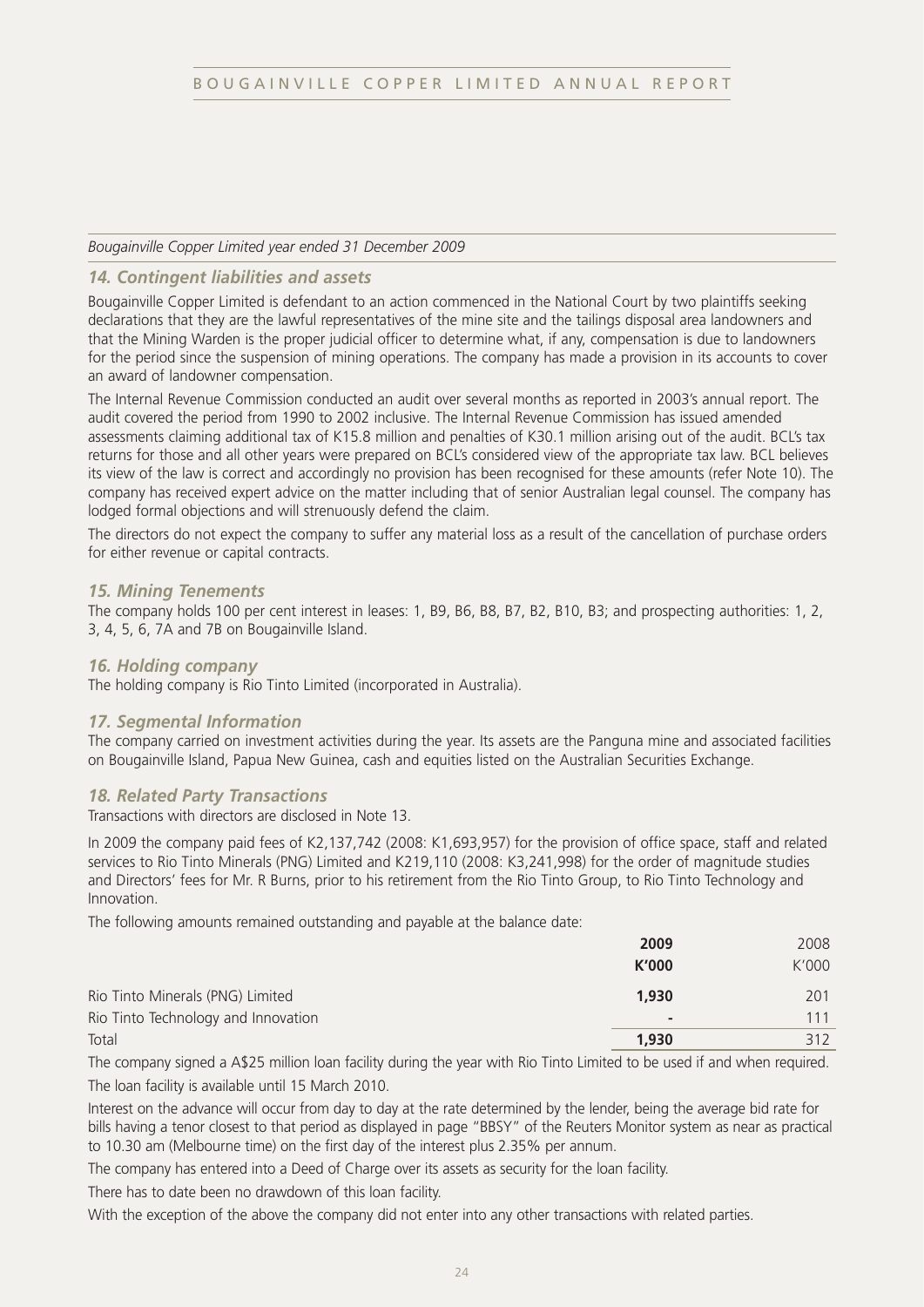*Bougainville Copper Limited year ended 31 December 2009*

#### *19. Financial Instruments*

The company's financial instruments include cash and cash equivalents, equity investments, receivables and accounts payable.

The company uses different methods to measure different types of risk to which it is exposed. These methods include sensitivity analysis in the case of foreign exchange, price and interest rate risks in respect of investment portfolios to determine market risk.

The company holds the following financial assets:

| 2009    | 2008    |
|---------|---------|
| K'000   | K'000   |
| 145,672 | 98,753  |
| 36,210  | 8.704   |
| 181,882 | 107,457 |
|         |         |

#### **(a) Financial risk management**

The company's activities expose it to a variety of financial risks, including the effects of changes in market prices, foreign currency exchange rates and interest rates. The company monitors these financial risks and seeks to minimize the potential adverse effects on the financial performance of the company. The company does not use any derivative financial instruments to hedge these exposures.

#### **(b) Foreign exchange risk**

**(c) Price Risk**

The company undertakes transactions denominated in foreign currencies from time to time and resulting from these activities, exposures in foreign currencies arise. It is not the company's policy to hedge these foreign currency risks. Details of exchange fluctuations and foreign currency amounts are shown in Note 5. With all other variables held constant, the company's exposure to this risk is measured by sensitivity analysis, as follows:

| <b>Held-to-maturity financial assets</b>                                                                                                                                                                                                                              | K'000   |  |
|-----------------------------------------------------------------------------------------------------------------------------------------------------------------------------------------------------------------------------------------------------------------------|---------|--|
| Carrying amount at the balance date                                                                                                                                                                                                                                   | 36,210  |  |
| Change in carrying amount of 'held-to-maturity financial assets' and profit for the year:                                                                                                                                                                             |         |  |
| Had PNG Kina weakened by 10% against the Australian dollar:<br>Increase in carrying amount and increase in profit for the year by:                                                                                                                                    | 4,023   |  |
| Had PNG Kina appreciated by 10% against the Australian dollar:<br>Decrease in carrying amount and decrease in profit for the year by:                                                                                                                                 | 3,292   |  |
| Available-for-sale financial assets                                                                                                                                                                                                                                   |         |  |
| Carrying amount at the balance date                                                                                                                                                                                                                                   | 145,672 |  |
| Change in carrying amount of 'available-for-sale financial assets' and fair value reserve:                                                                                                                                                                            |         |  |
| Had PNG Kina weakened by 10% against the Australian dollar:<br>Increase in carrying amount and fair value reserve by:                                                                                                                                                 | 16,186  |  |
| Had PNG Kina appreciated by 10% against the Australian dollar:<br>Decrease in carrying amount and fair value reserve by:                                                                                                                                              | 13,243  |  |
| <b>Price Risk</b>                                                                                                                                                                                                                                                     |         |  |
| A large amount of the company's assets are held in shares of "Listed Investment Company's"<br>(see Note 3) listed on the Australian Securities Exchange. The value of these shares is subject to market<br>conditions and the fluctuation in AUD / PGK exchange rate. |         |  |
| With all other variables held constant, the company's exposure to this risk is measured by sensitivity ana                                                                                                                                                            |         |  |

With all other variables held constant, the company's exposure to this risk is measured by sensitivity analysis, as follows:

| Available-for-sale financial assets                                                              | K'000   |
|--------------------------------------------------------------------------------------------------|---------|
| Carrying amount at the balance date                                                              | 145,672 |
| Change in carrying amount of 'available-for-sale financial assets' and fair value reserve:       |         |
| Had the share price increased by 10%:<br>Increased in carrying amount and fair value reserve by: | 14,567  |
| Had the share price decreased by 10%:<br>Decrease in carrying amount and fair value reserve by:  | 14,567  |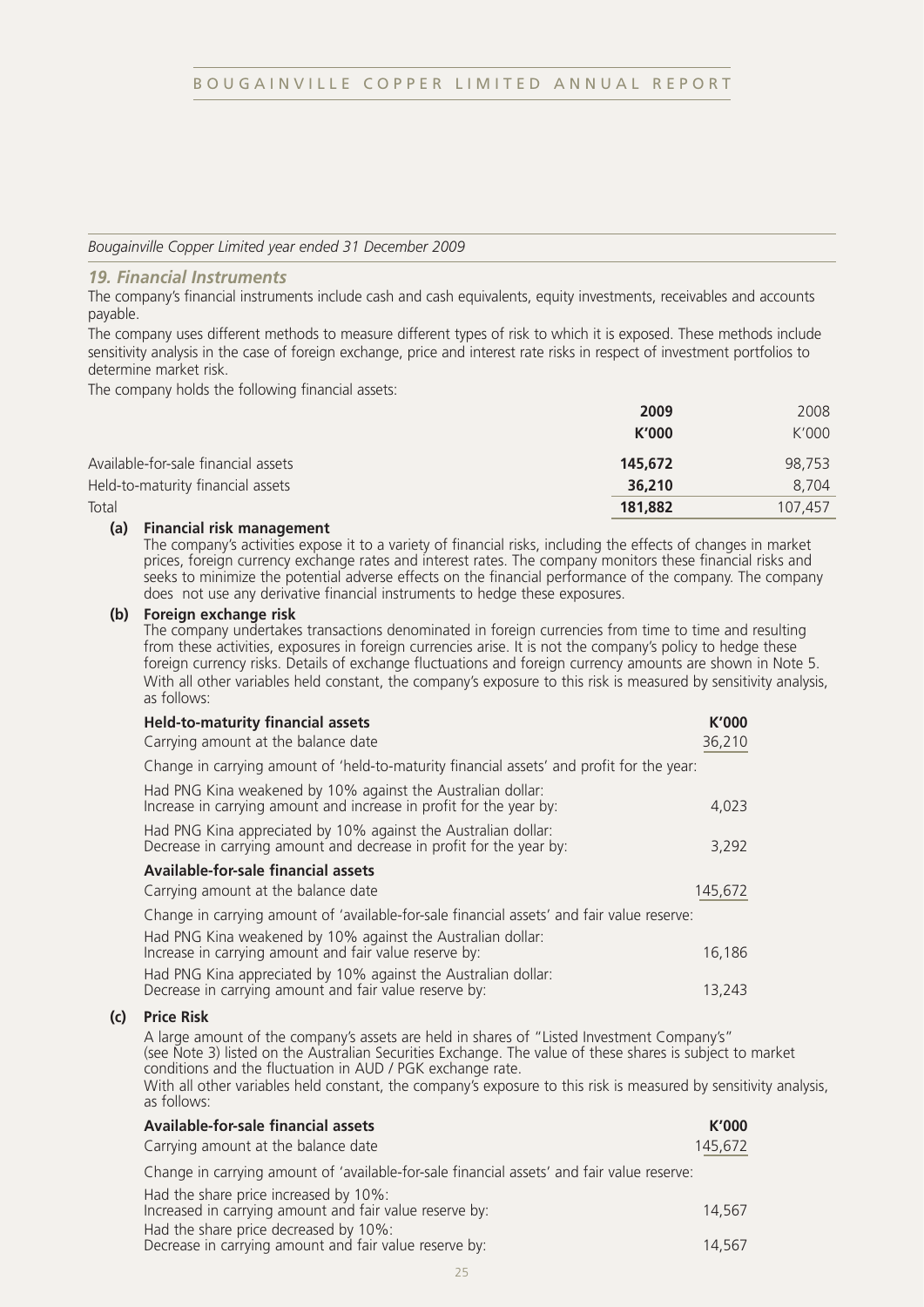#### *Bougainville Copper Limited year ended 31 December 2009*

#### **(d) Interest rate risk**

The company holds 'Held-to-maturity financial assets' at variable rates, which expose the company to cash flow interest rate risk. It is not the company's policy to hedge these interest rate risks. With all other variables held constant, the company's exposure to this risk is measured by sensitivity analysis, as follows:

| <b>Held-to-maturity financial assets</b>                                                                       | <b>K'000</b> |
|----------------------------------------------------------------------------------------------------------------|--------------|
| Carrying amount at the balance date                                                                            | 36,210       |
| Change in carrying amount of 'held-to-maturity financial assets' and profit for the year:                      |              |
| Had the interest rate increased by 10%:<br>Increase in carrying amount and increase in profit for the year by: | 103          |
| Had the interest rate decreased by 10%:<br>Decrease in carrying amount and decrease in profit for year by:     | 113          |

#### **(e) Credit risk**

The company has no significant concentrations of net credit risk.

#### **(f) Liquidity risk**

The company aims to prudently manage liquidity risk by maintaining sufficient cash and other liquid assets or the availability of funding through uncommitted credit facilities. The company signed a A\$25 million loan facility during the year with Rio Tinto Limited to be used if and when required (see Note 18). With the exception of the above the company did not enter into any other transactions with related parties.

#### **(g) Fair value estimation**

The company is not in a position to determine the fair values of its receivables and payables due to the significant uncertainties arising from the suspension of mining operations. The face value of bank balances and short term liquid investments are assumed to approximate their fair values. Equity investments are carried at their fair value, being market price.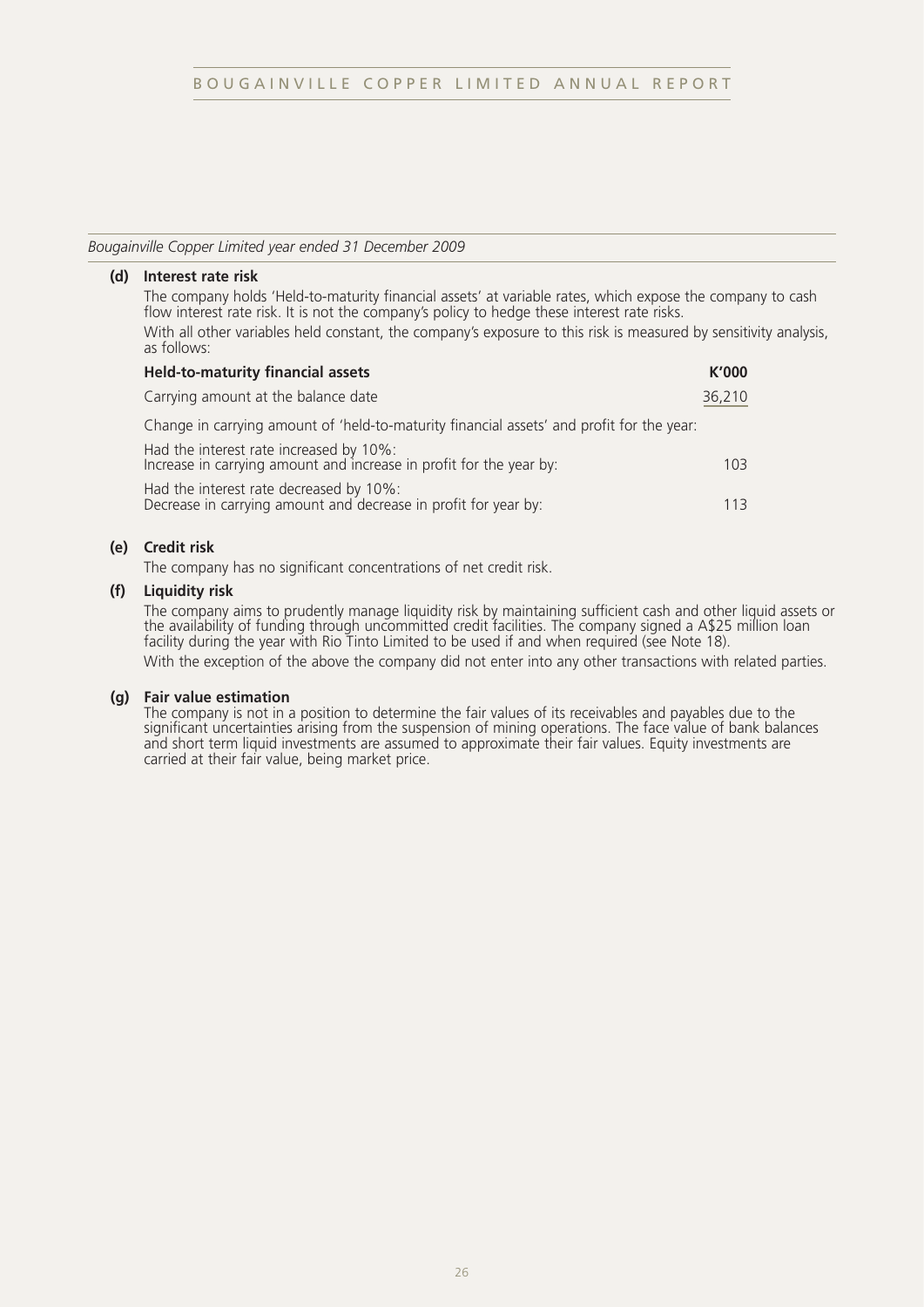# *Independent Audit Report*

*Independent Audit Report to the Members of Bougainville Copper Limited*

### *Report on the financial statements*

We have audited the accompanying financial statements of Bougainville Copper Limited (the company), which comprise the statement of financial position as at 31 December 2009, and the income statement, the statement of comprehensive income, statement of changes in equity and statement of cash flow for the year ended on that date, a summary of significant accounting policies, and other explanatory notes.

### *Directors' responsibility for the financial statements*

The directors of the company are responsible for the preparation and fair presentation of the financial statements in accordance with Generally Accepted Accounting Standards in Papua New Guinea and the Companies Act 1997. This responsibility includes establishing and maintaining internal controls relevant to the preparation and fair presentation of the financial statements that is free from material misstatement, whether due to fraud or error; selecting and applying appropriate accounting policies; and making accounting estimates that are reasonable in the circumstances.

#### *Auditor's responsibility*

Our responsibility is to express an opinion on the financial statements based on our audit. We conducted our audit in accordance with International Standards on Auditing. These Auditing Standards require that we comply with relevant ethical requirements relating to audit engagements and plan and perform the audit to obtain reasonable assurance whether the financial statements are free from material misstatement.

An audit involves performing procedures to obtain audit evidence about the amounts and disclosures in the financial statements. The procedures selected depend on the auditor's judgement, including the assessment of the risks of material misstatement of the financial statements, whether due to fraud or error. In making those risk assessments, the auditor considers internal control relevant to the entity's preparation and fair presentation of the financial statements in order to design audit procedures that are appropriate in the circumstances, but not for the purpose of expressing an opinion on the effectiveness of the entity's internal control. An audit also includes evaluating the appropriateness of accounting policies used and the reasonableness of accounting estimates made by the directors, as well as evaluating the overall presentation of the financial statements.

Our procedures include reading the other information in the Annual Report to determine whether it contains any material inconsistencies with the financial report.

Our audit did not involve an analysis of the prudence of business decisions made by directors or management.

We believe that the audit evidence we have obtained is sufficient and appropriate to provide a basis for our audit opinions.

#### *Basis for disclaimer of Auditor's opinion*

The financial report of Bougainville Copper Limited for the year ended 31 December 2009 has been prepared with the inclusion of the company's mine assets at their 1 January 1991 book value, with a separate general impairment loss provision of K350 million having been made in 1991 for the value of the indeterminate level of deterioration, damage and pilferage of assets which has occurred in the period since the withdrawal of company personnel from Bougainville in 1990. As explained in note 1(b) to the accounts, there continues to be considerable uncertainty surrounding the future of the Panguna mine, and the extent of deterioration, damage and pilferage of the company's assets on Bougainville. While the directors have made this impairment provision in good faith based on the limited information available to them, it must be recognised that the actual extent of the necessary write-downs can only be established when access to the mine site by appropriate company representatives is again possible or when a reliable market price for the Panguna assets can be determined.

In our opinion, providing for the probable impairment loss from deterioration, damage or pilferage is the appropriate accounting treatment for the actual impairment which will have occurred in the period to 31 December 2009. However, as the actual extent of such impairment can only be established after the company regains access to the mine site or a reliable market price can be determined, we recognise that, at present, the recoverable amount of the company's assets on Bougainville is not capable of reliable measurement or estimation. Accordingly the impairment provision made by directors in 1991 may eventually prove to be above or below the sum which is necessary to reflect this impairment. In the absence of all the necessary information and explanations we require, and for the reasons set out above, we are unable to form an opinion as to whether or not the impairment provision against the carrying amount of mine assets of K350 million is adequate or not. Accordingly we are unable to form an opinion as to whether or not the carrying value of the mine assets, as disclosed in these accounts, is properly stated. The directors have established a provision of K22.1 million for compensation, rehabilitation and stabilisation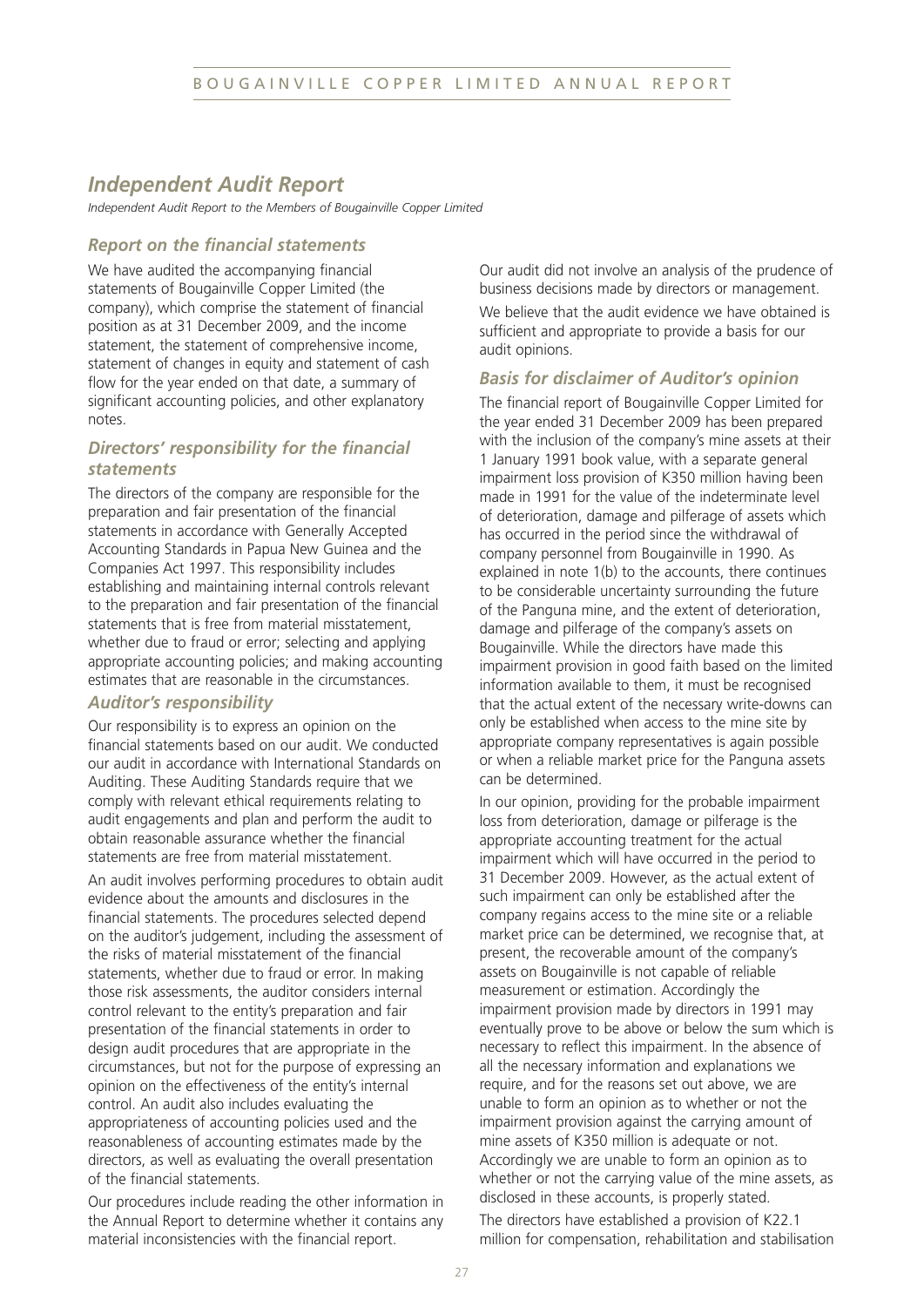## *Independent Audit Report*

*Independent Audit Report to the Members of Bougainville Copper Limited*

for which the company may be liable. The company's actual liability for these costs is subject to significant uncertainty, and we are unable to form an opinion as to whether the provision is fairly stated.

The mine assets, which represent 49% of the book value of total assets and 54% of the book value of net tangible assets, and the liability for compensation, rehabilitation and stabilisation, are of fundamental importance to the presentation of the accounts. In view of these matters over the carrying amount of the mine assets and the liability for compensation, rehabilitation and stabilisation as set out above, we are unable to form an opinion as to whether or not the financial report gives a true and fair view of the financial position of the company as at 31 December 2009 and its performance for the year ended on that date.

#### *Disclaimer of auditor's opinion*

Because of the existence of the limitation in the scope of our work and significance of the matters described in the paragraphs above we are unable to, and do not express, an opinion as to whether the financial statements of Bougainville Copper Limited is in accordance with the Companies Act 1997, including giving a true and fair view of the company's and consolidated entity's financial position as at 31 December 2009 and of their performance for the year ended on that date; and complying with International Financial Reporting Standards and other generally accepted accounting practice in Papua New Guinea.

#### *Report on other legal and regulatory requirements*

The Papua New Guinea Companies Act 1997 requires that in carrying out our audit we consider and report to you on the following matters. We confirm that:

- a)in our opinion proper accounting records have been kept by the company, so far as appears from our examination of those records;
- b)with the exception of the matters described above we have obtained all the information and explanations we have required; and
- c) in conducting our audit we followed applicable independence requirements of Certified Practising Accountants Papua New Guinea.

#### *Other Matters*

This report, including the opinion, has been prepared for and only for the company's shareholders as a body in accordance with the PNG Companies Act 1997 and for no other purpose. We do not, in giving this opinion, accept or assume responsibility for any other purpose or

to any other person to whom this report is shown or into whose hands it may come save where expressly agreed by our prior consent in writing.

PricewaterhouseCoopers By: Brett Entwistle By: Jon Roberts Partner **Engagement Leader** 

Registered under the Accountants Act 1996 Port Moresby

10 February 2010

#### *Directors' declaration*

Directors' declaration Bougainville Copper Limited

In the directors' opinion:

(a) the financial statements and notes set out on pages 15 to 26 are in accordance with the *PNG Companies Act 1997*, including:

(i) complying with Accounting Standards, the Companies Act 1997 and other mandatory professional reporting requirements; and

(ii) giving a true and fair view of the company's and consolidated entity's financial position as at 31 December 2009 and of its performance, as represented by the results of its operations and its

cash flows, for the financial year ended on that date; and

(b) there are reasonable grounds to believe that the company will be able to pay its debts as and when they become due and payable.

This declaration is made in accordance with a resolution of the directors.

Director: Peter Taylor

Signed on 10 February 2010.

Director: John Leahy

Director: Ian Williams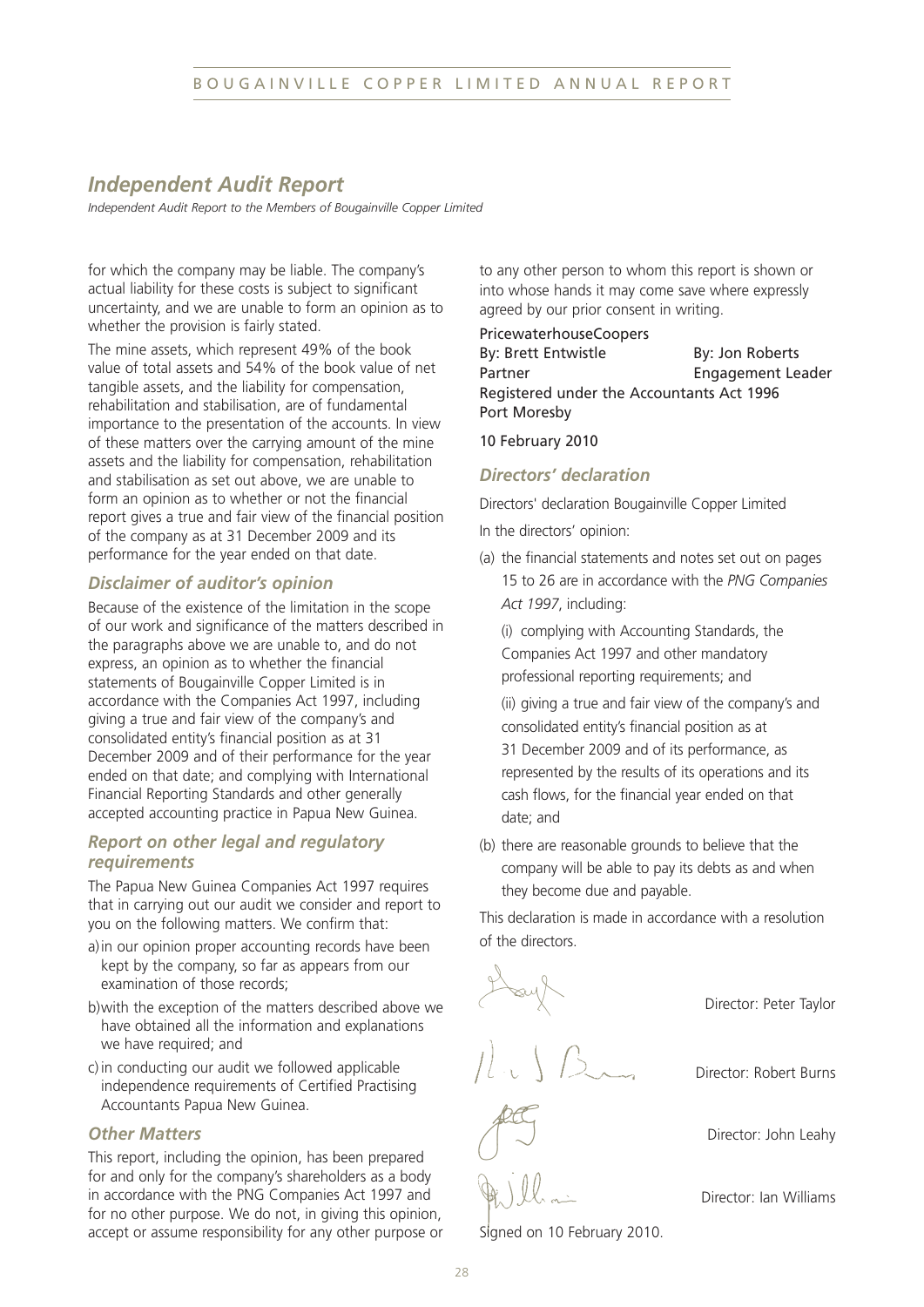# *Corporate Information*

*Bougainville Copper Limited*  (Incorporated in Papua New Guinea)

## *Registered Office:*

6TH Floor, Pacific Place, Cnr Champion Parade & Musgrave Street, Port Moresby, Papua New Guinea Telephone: +(675) 3092800 Facsimile:  $+(675)$  3213634<br>F-mail: info@bcl.com info@bcl.com Website: www.bougainvillecopper.com.pg

# *Principal Registered Office in Australia:*

Bougainville Copper Limited A.R.B.N. 007 497 869 Level 33, 120 Collins Street, Melbourne, VIC 3000 Telephone: +(613) 92833333 Facsimile: +(613) 92833707

#### *Share Registers:*

c/o Kina Securities Limited 2<sup>nd</sup> Floor, Deloitte Tower, Douglas Street Port Moresby Papua New Guinea Telephone: +(675) 308 7000 Facsimile: +(675) 308 7001 E-mail: kina@kina.com.pg Postal address: P O Box 1141 Port Moresby, Papua New Guinea

c/o Computershare Registry Services Pty Ltd Yarra Falls 452 Johnston Street Abbotsford, VIC 3067 Australia. Telephone: 1300 805 0505 (in Australia) +(613) 9415 4000 (outside Australia) Facsimile: +(613) 9743 2500 Postal Address: GPO Box 2975 EE Melbourne, VIC 3001 E-mail: web.queries@computershare.com.au Website: www.computershare.com

#### *Stock Exchanges:*

Listed with the Australian Securities Exchange Limited

#### *Auditors:*

PricewaterhouseCoopers P O Box 484 Port Moresby, Papua New Guinea

*Bankers:* Commonwealth Bank of Australia Bank South Pacific

*Solicitors:* Allens Arthur Robinson Gadens Lawyers

#### *Twenty largest shareholders*

The twenty largest shareholders as at 31 January 2010 and the number of shares held by each were:

|   | Name and Registered Address                                             | <b>Shares</b> | % of<br>Issued<br><b>Shares</b> |
|---|-------------------------------------------------------------------------|---------------|---------------------------------|
| 1 | Rio Tinto Limited<br>Melbourne VIC                                      | 214,887,966   | 53.58                           |
| 2 | The Independent State of<br>Papua New Guinea                            | 76,430,809    | 19.06                           |
| 3 | <b>ANZ Nominees Limited</b><br>Melbourne VIC                            | 46,379,166    | 11.56                           |
| 4 | Citicorp Nominees Pty Limited<br>Melbourne VIC                          | 19,280,319    | 4.81                            |
| 5 | National Nominees Limited<br>Melbourne VIC                              | 7,919,554     | 1.97                            |
| 6 | <b>HSBC Custody Nominees</b><br>(Australia) Limited<br>Sydney NSW       | 6,334,647     | 1.58                            |
| 7 | J P Morgan Nominees Australia<br>Limited Sydney NSW                     | 2,025,838     | 0.51                            |
| 8 | Franz Heinrich Rast<br><b>Bulli NSW</b>                                 | 1,700,000     | 0.42                            |
| 9 | Estate Late James West<br>Auckland New Zealand                          | 1,495,011     | 0.37                            |
|   | 10 Merrill Lynch (Australia) Nominees<br>Pty Limited Sydney NSW         | 1,160,710     | 0.29                            |
|   | 11 Westco Nominees Limited<br>Singapore                                 | 900,000       | 0.22                            |
|   | 12 The Noble Hope for Construction Pty Ltd<br>Condell Park NSW          | 650,000       | 0.16                            |
|   | 13 Deep Investments Pty Limited<br>Pymble NSW                           | 629,343       | 0.16                            |
|   | 14 Mr Anthony Patrick Cahill<br>Ascot Vale VIC                          | 450,000       | 0.11                            |
|   | 15 Mr Daniel Ronald Watson<br>Glenside SA                               | 408,380       | 0.10                            |
|   | 16 Deep Valley Pty Limited<br>Virginia QLD                              | 377,000       | 0.09                            |
|   | 17 Mrs Francis Claire Fox - Thomas J Beresford<br>Will A/C. Burwood VIC | 321,765       | 0.08                            |
|   | 18 Mrs Sumithra Rambukwella Ranaweera<br>Colombo, Sri Lanka             | 312,500       | 0.08                            |
|   | 19 Customer Company INC<br>London United Kingdom                        | 281,968       | 0.07                            |
|   | 20 Mr Lewis Haswell Finey<br>Fairy Meadow NSW                           | 240,446       | 0.06                            |

**382,185,422 95.29**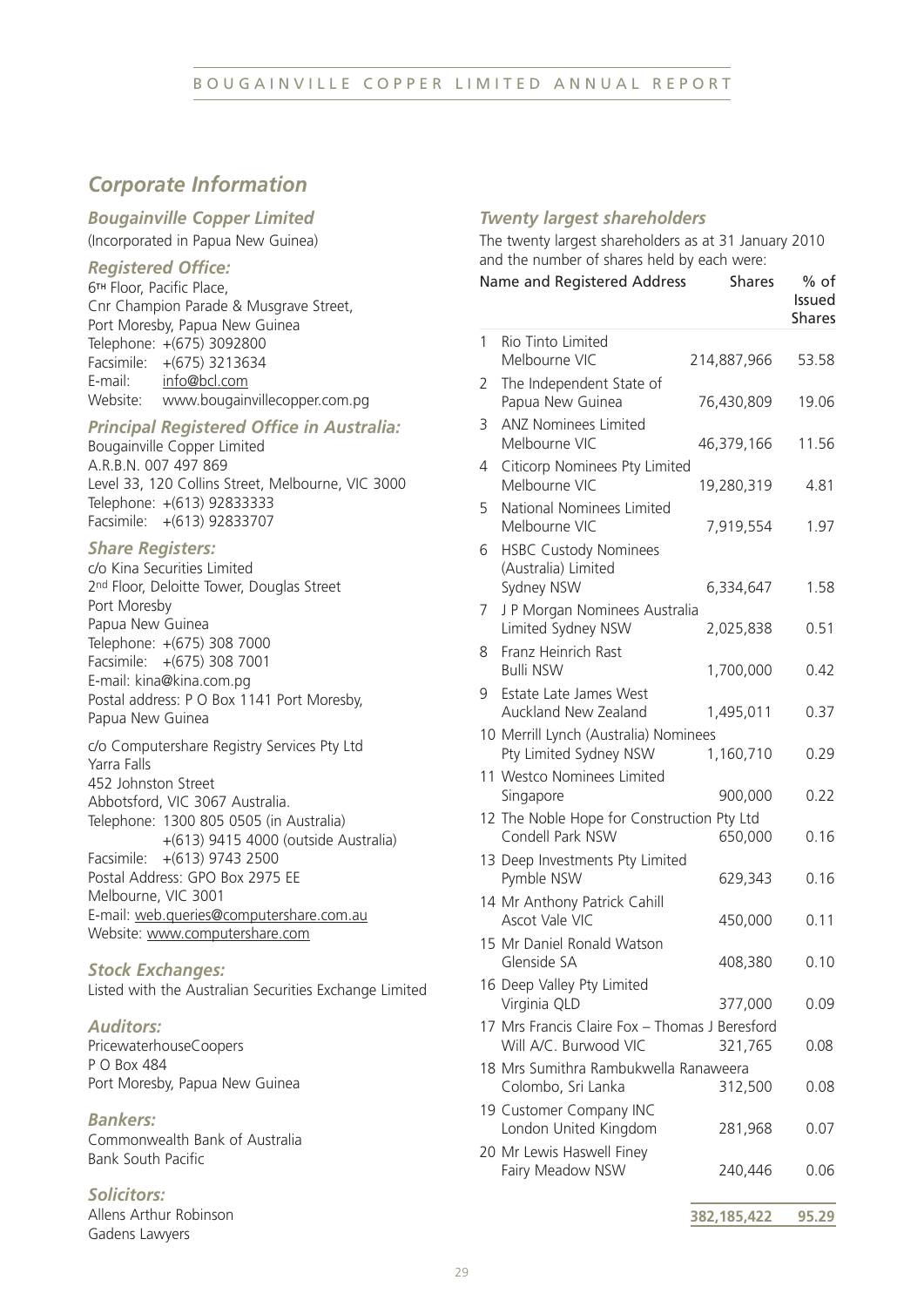# *Corporate Information*

## *Distribution of shares*

As at 31 January 2010: The issued shares of the company were 401,062,500 fully paid one kina shares, each carrying one voting right. The number of shareholders was 15,468.

The distribution of holdings of the issued shares was:  $\sim$ 

|                          |        | 70     |
|--------------------------|--------|--------|
| $-1,000$ shares<br>1     | 13,070 | 84.50  |
| 1,001 - 5,000 shares     | 1,751  | 11.32  |
| 5,001 -10,000 shares     | 338    | 2.18   |
| 10,001 - shares and over | 309    | 2.00   |
| Total Shareholders       | 15,468 | 100.00 |

There were 12,552 holdings of shares (81.15 per cent) which do not form a marketable parcel.

95.29 per cent of the total issued shares were held by or on behalf of the twenty largest shareholders.

The substantial shareholders were:

Rio Tinto Limited and its wholly-owned subsidiary Rio Tinto Base Metals Pty Limited 214,887,966 shares (53.58 per cent); Rio Tinto plc has an interest in the same shares through its wholly-owned subsidiaries' (Tinto Holdings Australia Pty Limited, Melbourne, Vic., Rio Tinto Australian Holdings Limited, Rio Tinto Pacific Holdings Limited and Rio Tinto International Holdings Limited, all of London, UK) interests in Rio Tinto Limited and Rio Tinto Base Metals Pty Limited; The Independent State of Papua New Guinea 76,430,809 shares (19.06 per cent).

## *Applicable Jurisdiction*

The company is incorporated in Papua New Guinea and is not generally subject to Australian Corporations Law including, in particular, Chapter 6 of the Australian Corporations Law dealing with the acquisition of shares (including substantial shareholdings and take-overs), but is instead subject to the provisions of the Papua New Guinea Companies Act 1997 and Securities Act 1998.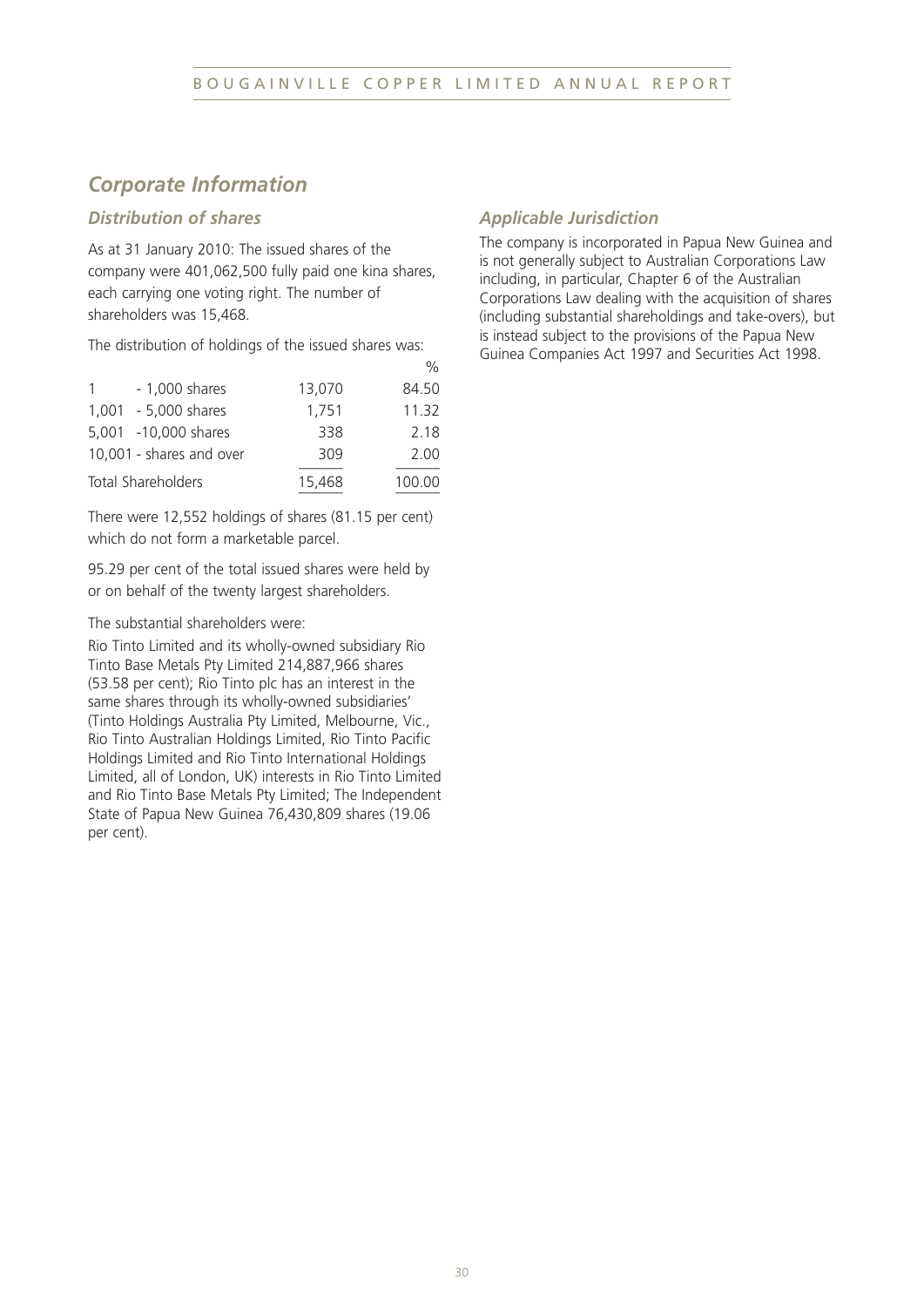# *Distribution of the Benefits*

| Bougainville Copper Limited year ended 31 December 2009 | 2009 | <b>K</b> million<br>1972-2008 |
|---------------------------------------------------------|------|-------------------------------|
| <b>PNG Government</b>                                   |      |                               |
| Corporate income tax*                                   |      | 514.2                         |
| Additional profits tax*                                 |      | 72.6                          |
| Group tax (PAYE)                                        |      | 122.2                         |
| Customs duty                                            |      | 104.1                         |
| Miscellaneous                                           |      | 10.1                          |
| Dividends*                                              |      | 167.4                         |
| Dividend WHT*                                           |      | 97.6                          |
|                                                         |      | 1,088.2                       |
| <b>North Solomons Provincial Government</b>             |      |                               |
| Royalties (95% to NSPG)                                 |      | 61.4                          |
| Non Renewable Resources Fund                            |      | 1.8                           |
| Other taxes                                             |      | 12.0                          |
|                                                         |      | 75.2                          |
| <b>Landowners</b>                                       |      |                               |
| Royalties (5% to Landowners)                            |      | 3.2                           |
| Compensation                                            |      | 35.0                          |
|                                                         |      | 38.2                          |
| <b>Non-Government Shareholders</b>                      |      |                               |
| Dividends net of Dividend WHT*                          |      | 582.1                         |
|                                                         |      |                               |
| <b>Employees</b>                                        |      |                               |
| Wages (less PAYE)                                       |      | 575.6                         |
| Total                                                   |      | 2,359.3                       |

*Not included in the above table are the benefits received by the providers of goods and services to Bougainville Copper Limited. A company survey in 1989 revealed that there were approximately 200 Bougainville based business enterprises dependent largely upon Bougainville Copper Limited's operation. These enterprises employed in excess of 4,000 people prior to the suspension of mining operations.*

*\*These amounts relate to the referable year (i.e. the year in which the amount became due) and hence the cash effect on the PNG economy has a delayed impact.*